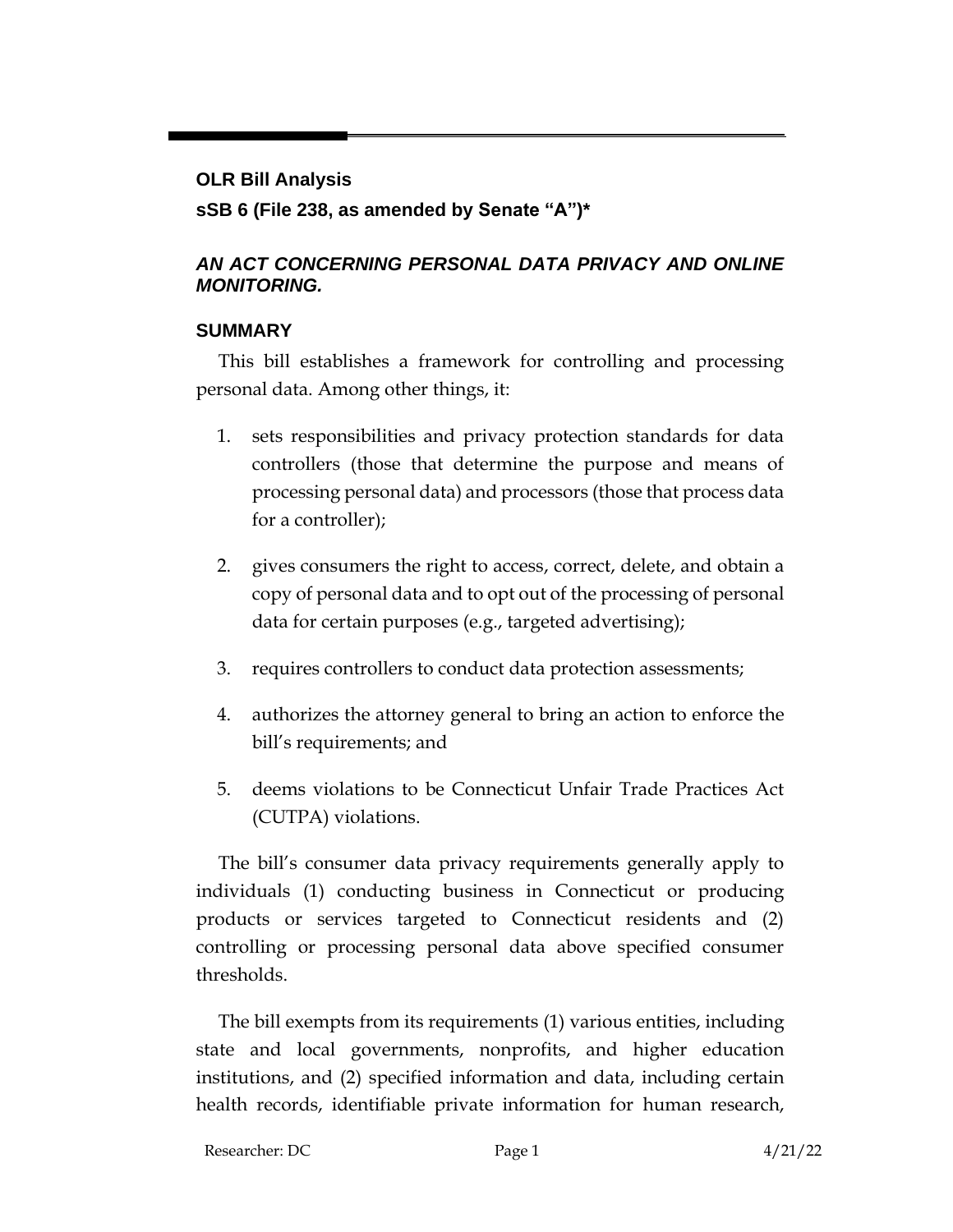certain credit-related information, and certain information collected under specified federal laws.

The bill also establishes a task force to, among other things, study Health Insurance Portability and Accountability Act (HIPAA)-adjacent data and other topics on data privacy and make recommendations to the General Law Committee by January 1, 2023.

\*Senate Amendment " $A$ " (1) increases an applicability threshold from 75,000 to 100,000 consumers; (2) modifies exemptions to include health plans, health care clearinghouses, health care providers, and other associates rather than hospitals; (3) exempts a controller from confirming a consumer's personal data is being processed if it requires revealing a trade secret; (4) specifies that controllers do not need to authenticate opt-out requests and allows them to deny fraudulent optout requests; (5) lowers the prohibited age, from 18 to 16, for targeted advertising or personal data sales without the consumer's consent; (6) eliminates the opt-out provision that generally prohibited controllers from selling personal data under a club program; (7) renames the working group as a task force and expands the scope of the required study; and (8) makes other minor, technical, and conforming changes.

EFFECTIVE DATE: July 1, 2023, except the task force provision is effective upon passage.

## **§§ 1 & 2 — CONTROLLERS AND PROCESSORS SUBJECT TO THE BILL'S REQUIREMENTS**

The bill's requirements generally apply to individuals and entities that do business in Connecticut or produce products or services targeting Connecticut residents and, during the preceding year, controlled or processed personal data of at least:

- 1. 100,000 consumers, excluding personal data controlled or processed solely for completing a payment transaction, or
- 2. 25,000 consumers and derived more than 25% of their gross revenue from selling personal data.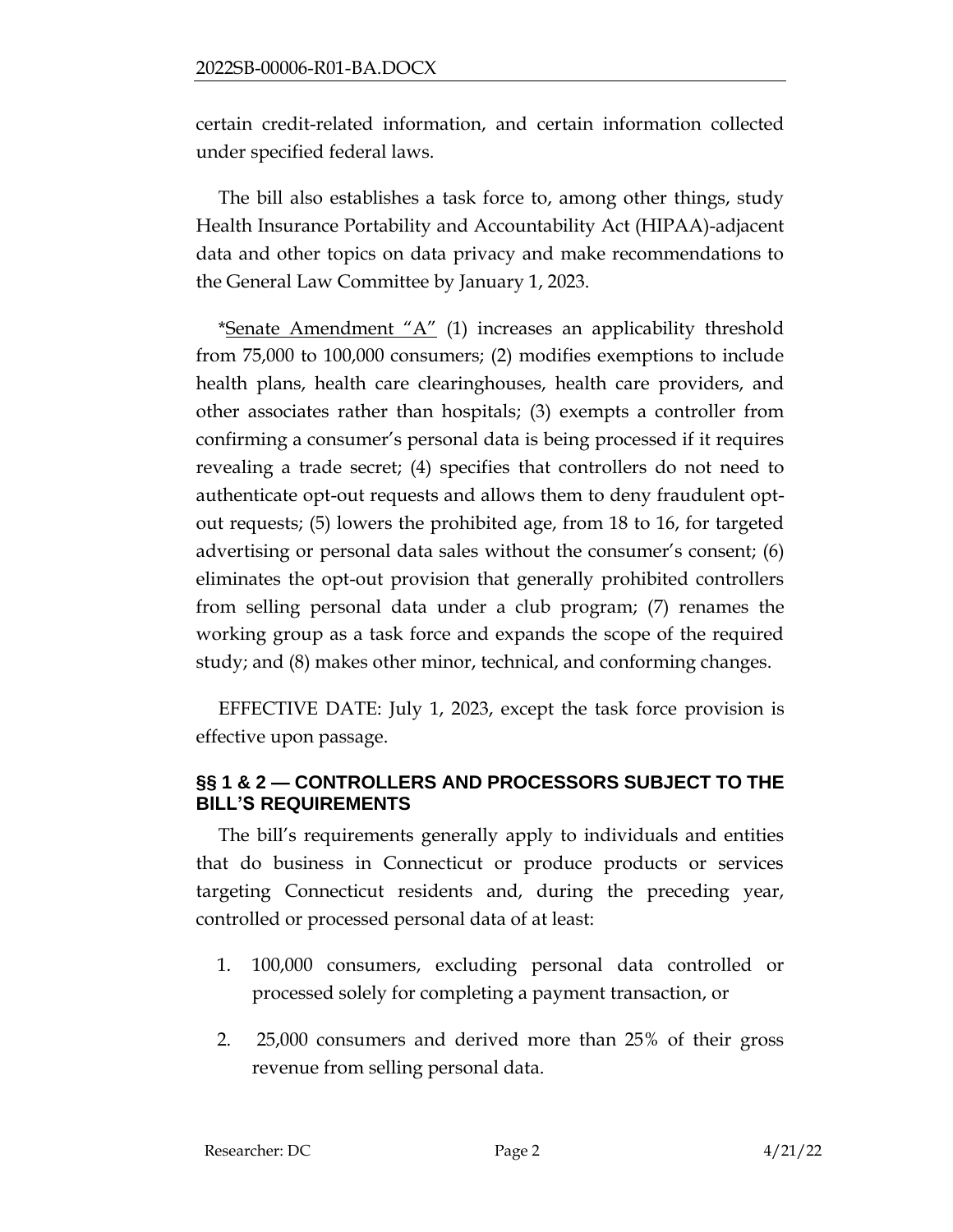The bill defines a consumer as a state resident but excludes an individual acting (1) in a commercial or employment context or (2) as an employee, owner, director, officer, or contractor of a company, partnership, sole proprietorship, nonprofit, or government agency whose communications or transactions with the controller occur solely within the context of that person's role with the entity.

Under the bill, a "controller" is an individual or legal entity that, alone or jointly with others, determines the purpose and means of processing personal data. A "processor" is an individual or legal entity that processes personal data on a controller's behalf.

"Personal data" is any information that is linked, or reasonably linkable, to an identified or identifiable individual excluding deidentified data or publicly available information. "Publicly available information" means information that (1) is lawfully made available through federal, state, or municipal government records, or widely distributed media and (2) a controller has a reasonable basis to believe a consumer has lawfully made available to the general public.

"Process" or "processing" means any manual or automatic operation or set of operations performed on personal data or on sets of personal data, including collecting, using, storing, disclosing, analyzing, deleting, or modifying personal data.

## **§ 3 — EXEMPTIONS**

#### *Entities*

The bill does not apply to any:

- 1. state body, authority, board, bureau, commission, district, or agency or those of its political subdivisions;
- 2. federally tax exempt nonprofit organization;
- 3. private or public higher education institution;
- 4. national securities association that is registered under federal law;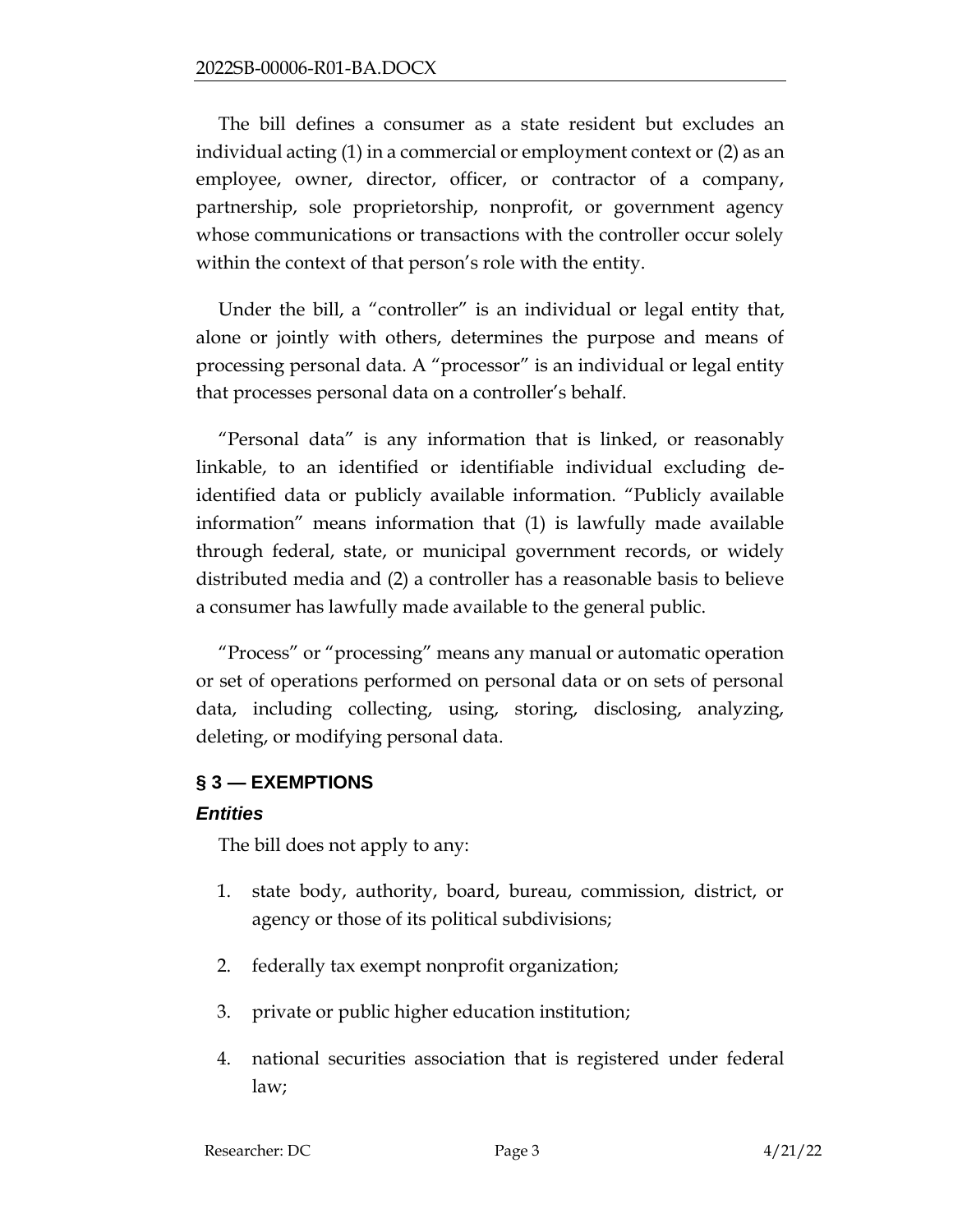- 5. financial institution or data subject to certain provisions of the Gramm Leach-Bliley Act (15 U.S.C. 6801 et seq.); or
- 6. covered entities or business associates, as defined in HIPAA regulations (e.g., health plans, health care clearinghouses, and health care providers).

## *Information and Data*

The bill also exempts the following information and data:

- 1. protected health information under HIPAA (42 U.S.C. 1320d et seq.);
- 2. patient identifying information for purposes of a federal law on substance use disorder treatment (42 U.S.C. 290dd-2);
- 3. identifiable private information for the purposes of the federal policy for protecting human subjects (45 C.F.R. Part 46);
- 4. identifiable private information that is collected as part of human subject research under the good clinical practice guidelines issued by the International Council for Harmonization of Technical Requirements for Pharmaceuticals for Human Use;
- 5. information and data related to protecting human subjects (21 C.F.R. Parts 6, 50, and 56) or personal data used or shared in research that is conducted in accordance with the standards for protecting human subjects the bill exempts above, or other research conducted in accordance with applicable law (45 C.F.R. 164.501);
- 6. information and documents created for the purposes of the Health Care Quality Improvement Act of 1986 (42 U.S.C. 11101 et seq.);
- 7. patient safety work product for the purposes of patient safety organizations under state law (CGS § 19a-127o) and the federal Patient Safety and Quality Improvement Act (42 U.S.C. 299b-21 et seq.);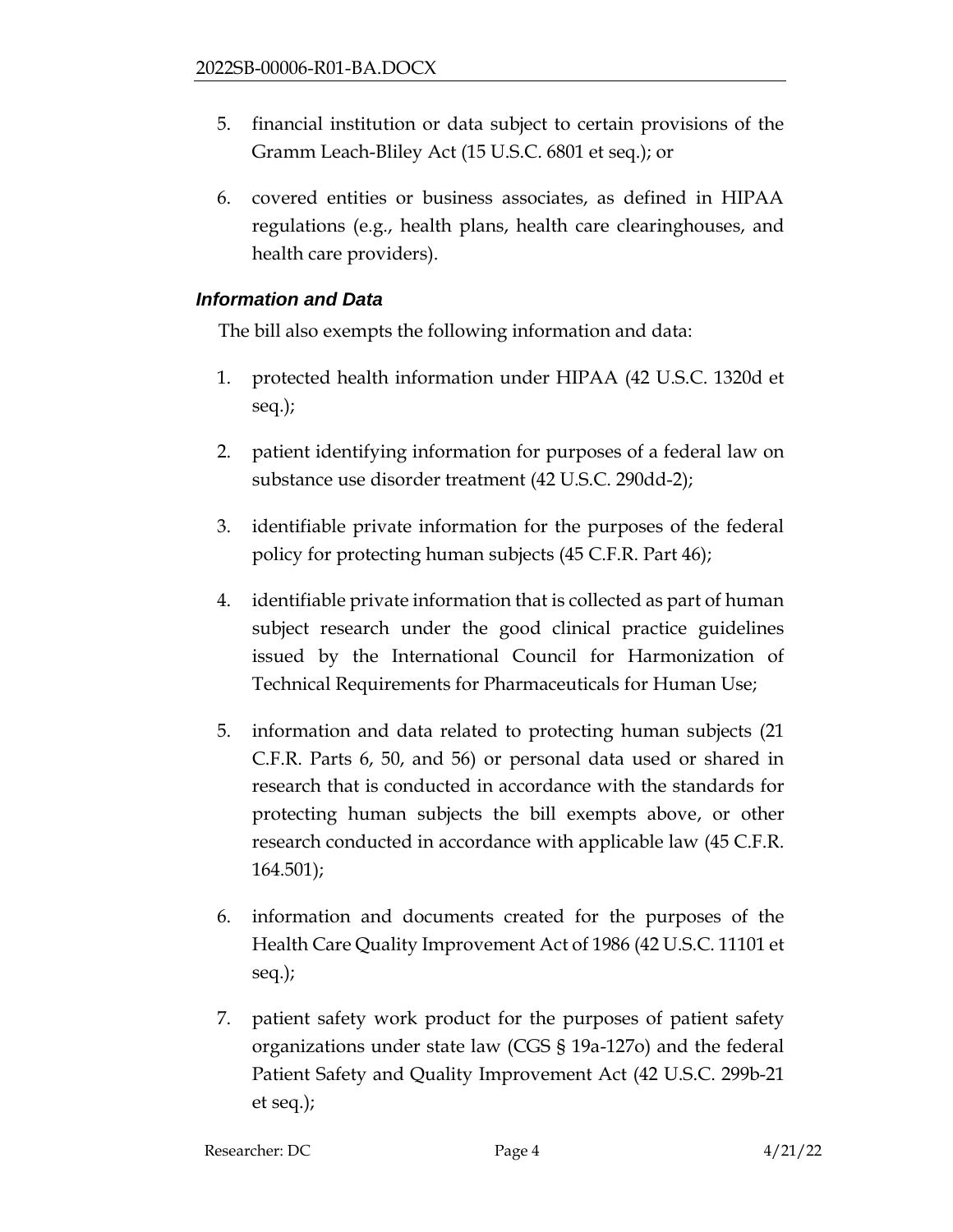- 8. information derived from any health care related information listed in the information or data exemption list that is deidentified according to HIPAA's de-identification requirements;
- 9. information originating from and intermingled to be indistinguishable with, or treated in the same manner as, other exempt information under the bill maintained by a covered entity (e.g., health care providers and plans) or business associate, program, or qualified service organization, as specified in a federal law related to substance use disorder treatment (42 U.S.C. 290dd-2);
- 10. information used for public health activities and purposes as authorized by HIPAA, community health activities, and population health activities;
- 11. the collection, maintenance, disclosure, sale, communication, or use of any personal information relating to a consumer's credit worthiness, credit standing, credit capacity, character, general reputation, personal characteristics, or mode of living by a consumer reporting agency, furnisher, or user that provides information for use in a consumer report, and by a user of a consumer report, but only to the extent that activity is regulated by and authorized under the Fair Credit Reporting Act (15 U.S.C. 1681 et seq.);
- 12. personal data collected, processed, sold, or disclosed in compliance with the federal Driver's Privacy Protection Act of 1994 (18 U.S.C. 2721 et seq.);
- 13. personal data regulated by the federal Family Educational Rights and Privacy Act (20 U.S.C. 1232g et seq.);
- 14. personal data collected, processed, sold, or disclosed in compliance with the federal Farm Credit Act (12 U.S.C. 2001 et seq.);
- 15. data processed or maintained (a) in the course of an individual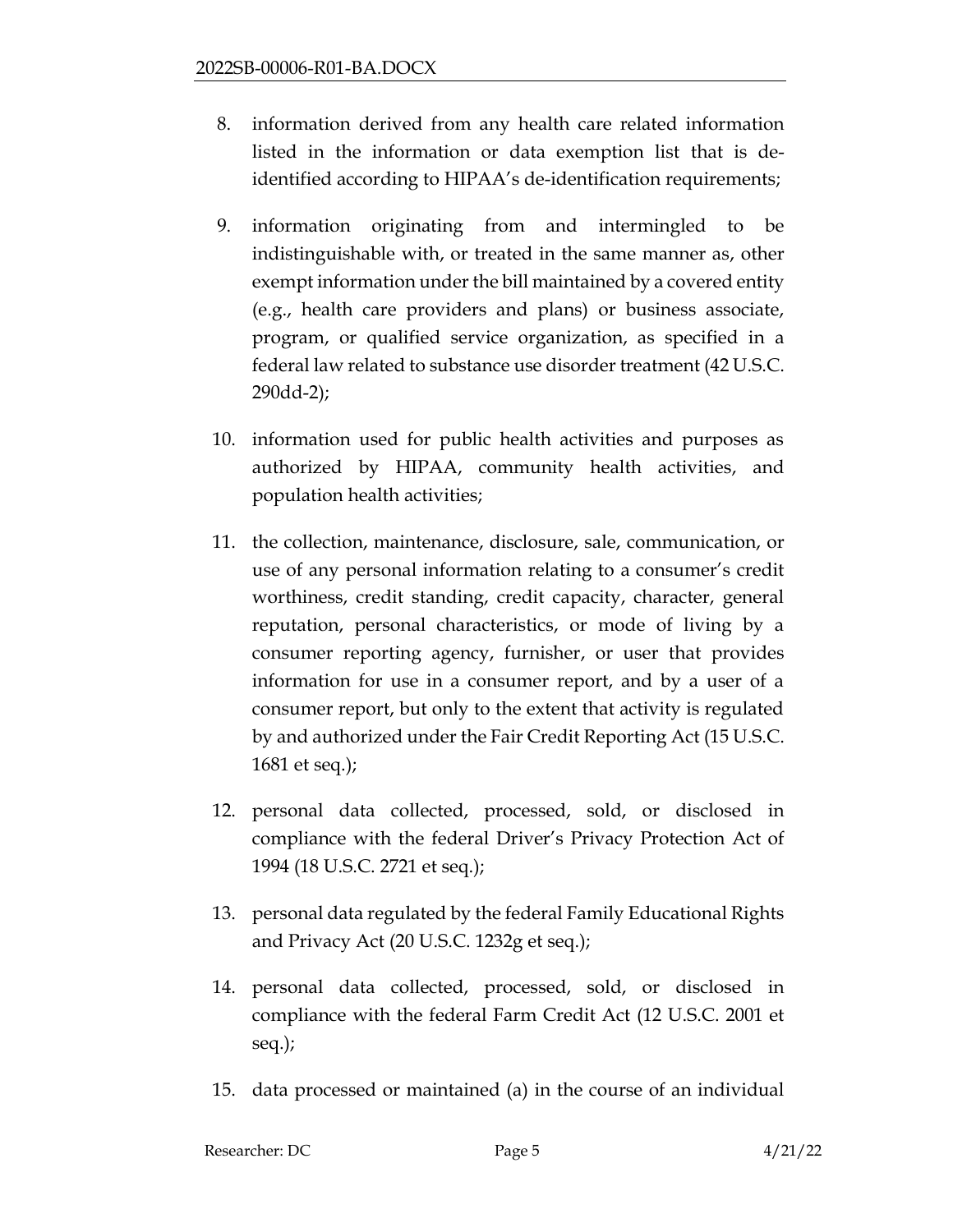applying to, employed by, or acting as an agent or independent contractor of a controller, processor, or third party, to the extent that the data is collected and used within the context of that role; (b) as an individual's emergency contact information and used for these purposes; or (c) that is necessary to retain to administer benefits for another individual whose data is HIPAA-protected; and

16. personal data collected, processed, sold, or disclosed in relation to price, route, or service, as used in the federal Airline Deregulation Act (49 U.S.C. 40101 et seq.), by an air carrier subject to the act, to the extent the bill is preempted by the Airline Deregulation Act (49 U.S.C. 41713).

## *Parental Consent Exemption*

The bill deems controllers and processors that comply with the verifiable parental consent requirements of the federal Children's Online Privacy Protection Act (COPPA) (15 U.S.C. 6501 et seq.) compliant with any obligation to obtain parental consent under the bill. Under the bill, COPPA includes the regulations, rules, guidance, and exemptions adopted under the act.

## **§ 4 — CONSUMER RIGHTS**

With certain exceptions, the bill allows consumers to exercise the following rights:

- 1. confirm whether or not a controller is processing the consumer's personal data and access the data, unless the confirmation or access would require the controller to reveal a trade secret;
- 2. correct inaccuracies in the consumer's personal data, considering its nature and the reason it is being processed;
- 3. delete personal data provided by, or obtained about, the consumer;
- 4. obtain a copy of the consumer's personal data processed by the controller in a portable and, to the extent technically feasible,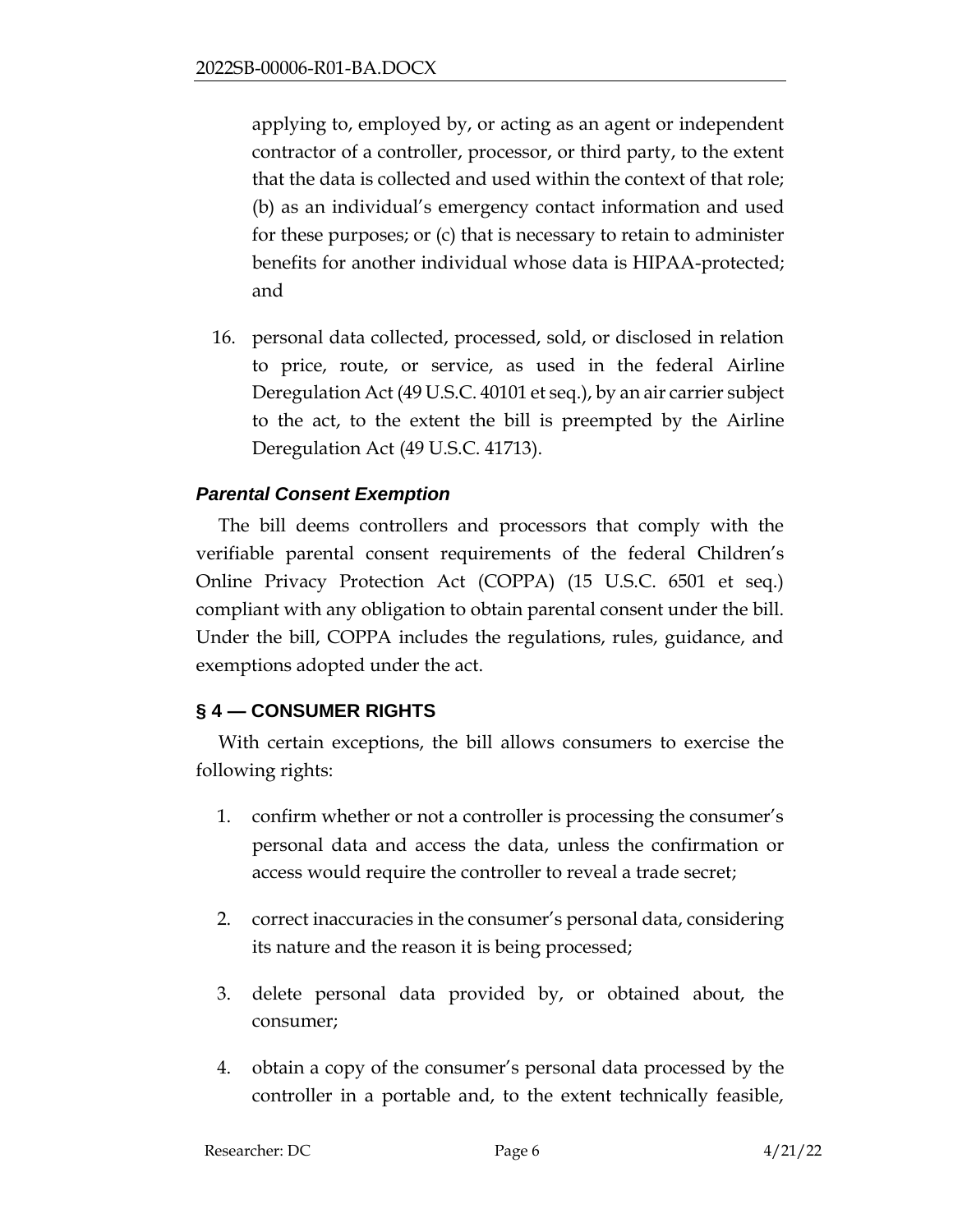readily usable format that allows the consumer to transmit the data to another controller without hindrance, where the processing is carried out by automated means, as long as the controller is not required to reveal any trade secret; and

5. opt out of personal data processing for the purposes of (a) "targeted advertising," (b) the "sale of personal data," except as allowed under the bill for opting out of club programs (e.g., loyalty program § 6), or (c) profiling in furtherance of solely automated decisions that produce legal or similarly significant effects concerning the consumer (i.e., controller decisions that result in providing or denying financial or lending services, housing, insurance, education enrollment or opportunity, criminal justice, employment opportunities, health care services, or access to essential goods or services).

*Related Definitions.* Under existing law and the bill, a "trade secret" is information, including a formula, pattern, compilation, program, device, method, technique, process, drawing, cost data, or customer list that (1) derives independent economic value, actual or potential, from not being generally known to, and not being readily ascertainable by proper means by, other individuals who can obtain economic value from its disclosure or use, and (2) is the subject of efforts that are reasonable under the circumstances to maintain its secrecy.

The bill defines "profiling" as any form of automated processing performed on personal data to evaluate, analyze, or predict personal aspects related to an identified or identifiable individual's economic situation, health, personal preferences, interests, reliability, behavior, location, or movements.

"Targeted advertising" means displaying specific advertisements to a consumer based on personal data obtained or inferred from that consumer's activities over time and across nonaffiliated websites or online applications to predict the consumer's preferences or interests. It does not include:

1. advertisements based on activities within a controller's own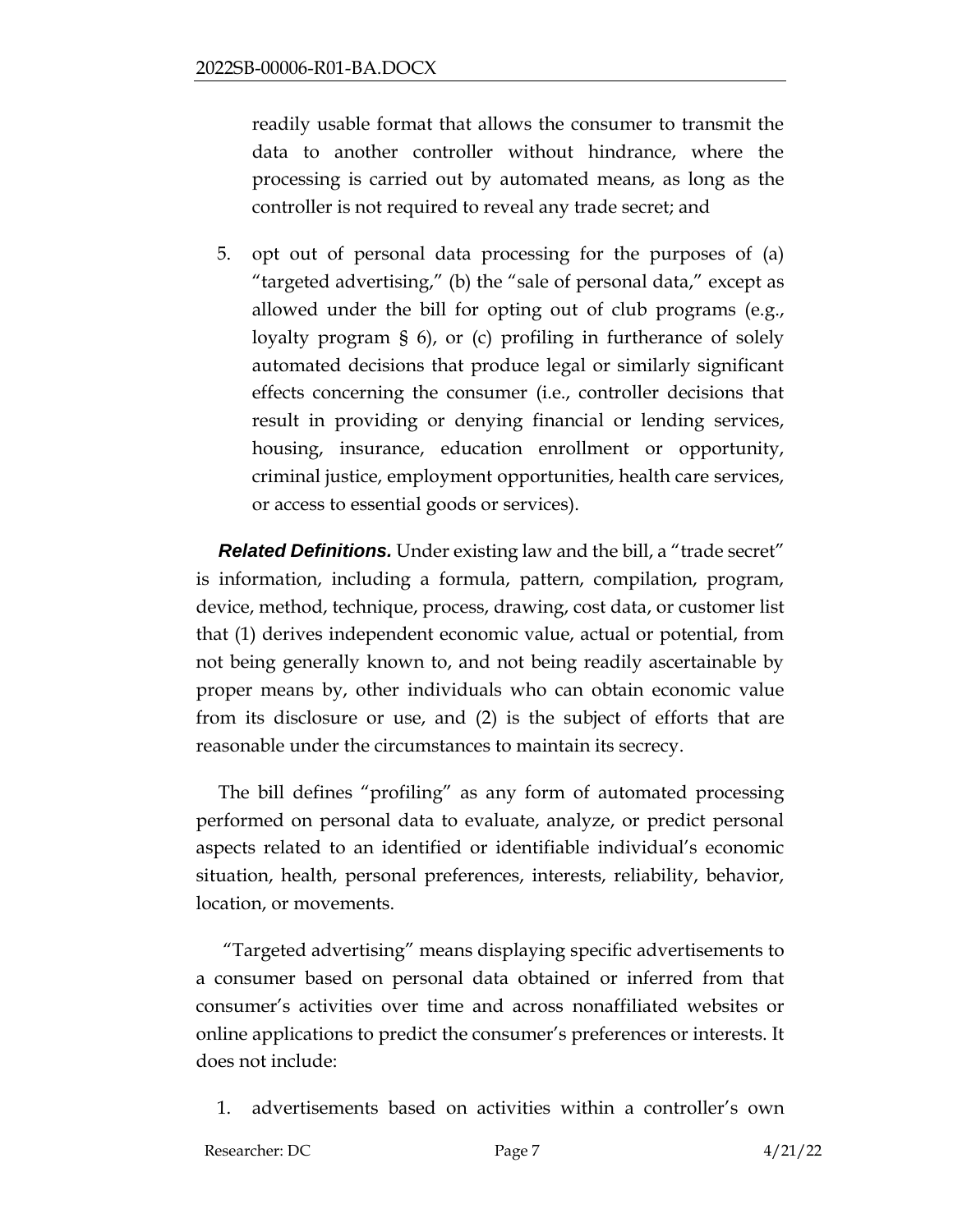websites or online applications;

- 2. advertisements based on the context of a consumer's current search query, visit to a website, or online application;
- 3. advertisements directed to a consumer in response to the consumer's request for information or feedback; or
- 4. processing personal data solely measuring or reporting advertising frequency, performance, or reach.

"Sale of personal data" means the exchange of personal data for monetary or other valuable consideration by the controller to a third party. It excludes the following:

- 1. disclosing personal data (a) to a processor that processes the personal data on the controller's behalf, (b) to a third party for purposes of providing a product or service the consumer requested, or (c) where the consumer directs the controller to disclose the data or intentionally uses the controller to interact with a third party;
- 2. disclosing or transferring personal data to (a) the controller's affiliate or (b) a third party as an asset that is part of an actual or proposed merger, acquisition, bankruptcy, or other transaction where the third party assumes control of all or part of the controller's assets; and
- 3. disclosing personal data that the consumer (a) intentionally made available to the general public through mass media and (b) did not restrict to a specific audience.

## *Controller's Response*

Except as otherwise provided by the bill, a controller must comply with a consumer's request to exercise the rights described above.

The bill requires a controller to respond to the consumer without undue delay, but within 45 days after receiving the request. The controller may extend the response period for 45 more days when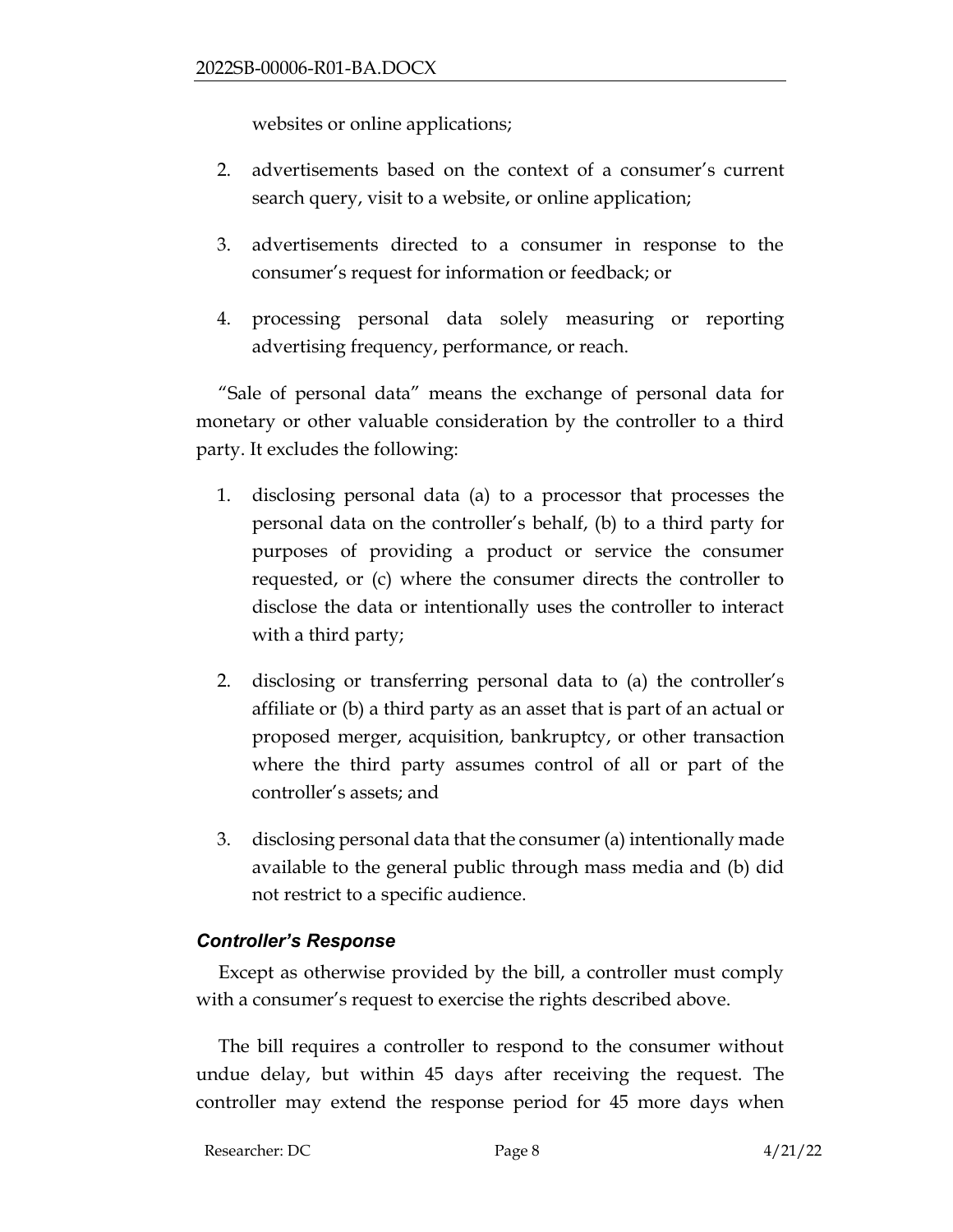reasonably necessary considering the complexity and number of the consumer's requests. The controller must tell the consumer about any extension within the initial response period and the reason for it.

If a controller declines to act on the consumer's request, the controller must tell the consumer without undue delay, but within 45 days after receiving the request. The notice must include the justification for declining to act and instructions on how to appeal the decision.

Under the bill, a controller must give information in response to a consumer request for free, once per consumer during any 12-month period. If the consumer's request is manifestly unfounded, excessive, or repetitive, the controller may charge the consumer a reasonable fee to cover the administrative costs of complying with the request or decline to act on the request. The controller bears the burden of showing why the request was manifestly unfounded, excessive, or repetitive.

If a controller, using commercially reasonable efforts, cannot authenticate a consumer's request to confirm, correct, delete, or obtain a copy of the personal data processed, the controller is not required to comply with the request to initiate an action under this provision. The controller must notify the consumer that it is unable to authenticate the request until the consumer provides additional information reasonably necessary to authenticate the consumer and his or her request.

Under the bill, a controller is not be required to authenticate an optout request but may deny it if the controller has good faith, reasonable and documented belief the request is fraudulent. If a controller denies a fraudulent request, it must send notice to the requester by disclosing why it believed the request was fraudulent and that it did not comply with the request.

Under the bill, a controller that obtained personal data about a consumer from a source other than the consumer is deemed in compliance with a consumer's request to delete the data if the controller:

1. retains a record of the deletion request and the minimum data needed for ensuring the consumer's personal data remains

Researcher: DC Page 9 4/21/22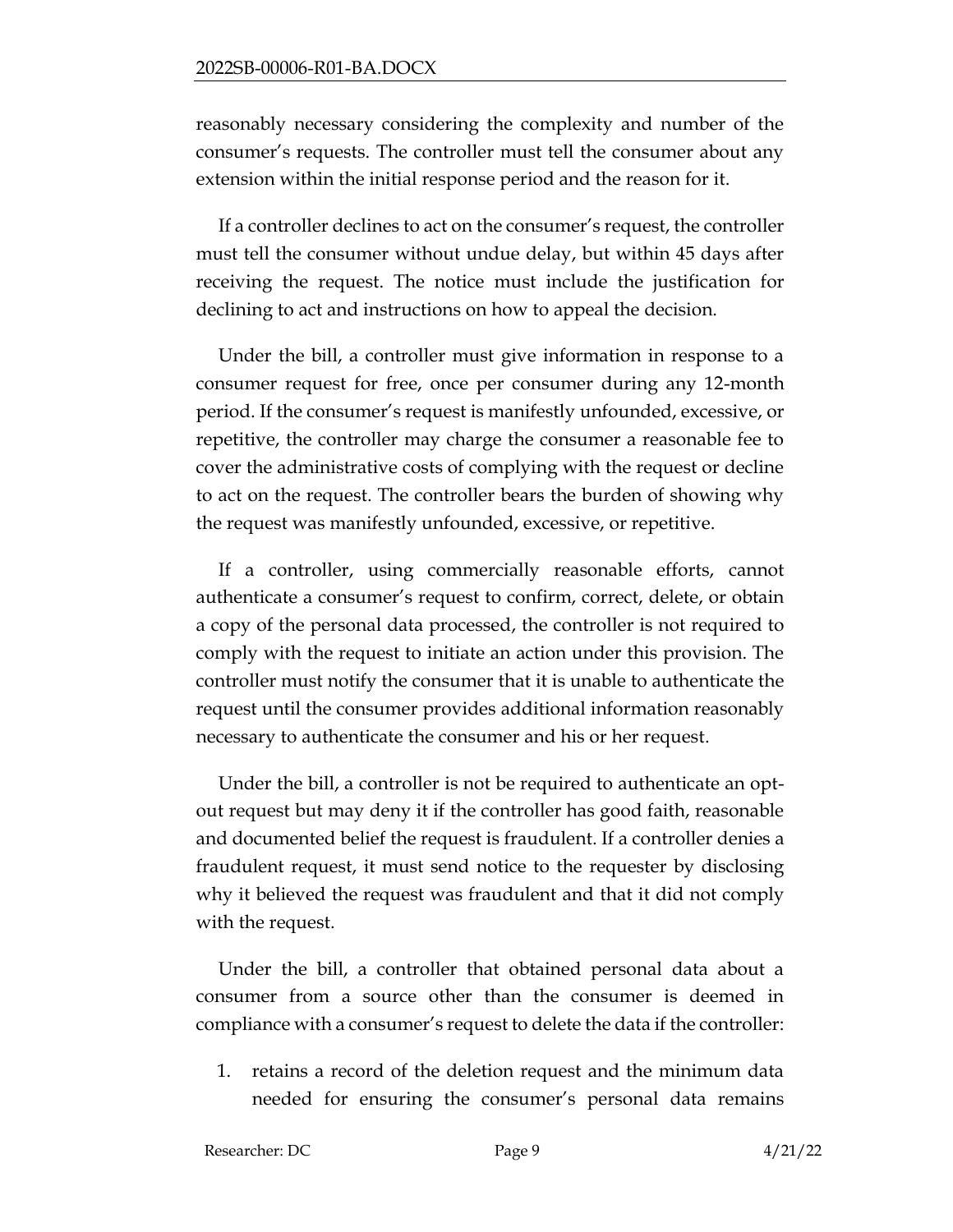deleted from the controller's records and does not use the retained data for any other purpose pursuant to the bill's requirements, or

2. opts the consumer out of the personal data processing for any purposes, except those the bill exempts from its requirements.

The bill requires controllers to set up a process for a consumer to appeal the controller's refusal to act on a request within a reasonable time period after the consumer receives the decision. The appeals process must be conspicuously available and similar to the process for submitting requests to initiate action. Within 60 days after receiving an appeal, a controller must inform the consumer in writing of any action taken in response to the appeal, including a written explanation of the reasons for the decision. If the controller denies the appeal, it must also give the consumer a specified method for contacting the attorney general and submitting a complaint.

### **§§ 4 & 5 — ACTING ON A CONSUMER'S BEHALF**

The bill allows a consumer to exercise certain rights under this provision by a secure and reliable means set by the controller and described to the consumer in the controller's privacy notice. A consumer may designate an authorized agent to exercise his or her right to opt out of the processing of his or her personal data for purposes of targeted advertising, the sale of personal data, or automatic profiling.

The consumer may designate the authorized agent using technology indicating the consumer's intent to opt out of the processing, such as an Internet link or browser setting, browser extension, or global device setting. The bill requires a controller to comply with an opt-out request from an authorized agent if the controller can verify, with commercially reasonable effort, the consumer's identity and the authorized agent's authority to act on the consumer's behalf.

### *Children and Individuals Subject to Protective Arrangements*

In the case of processing a child's personal data, the bill allows a parent or legal guardian to exercise the above opt-out rights on the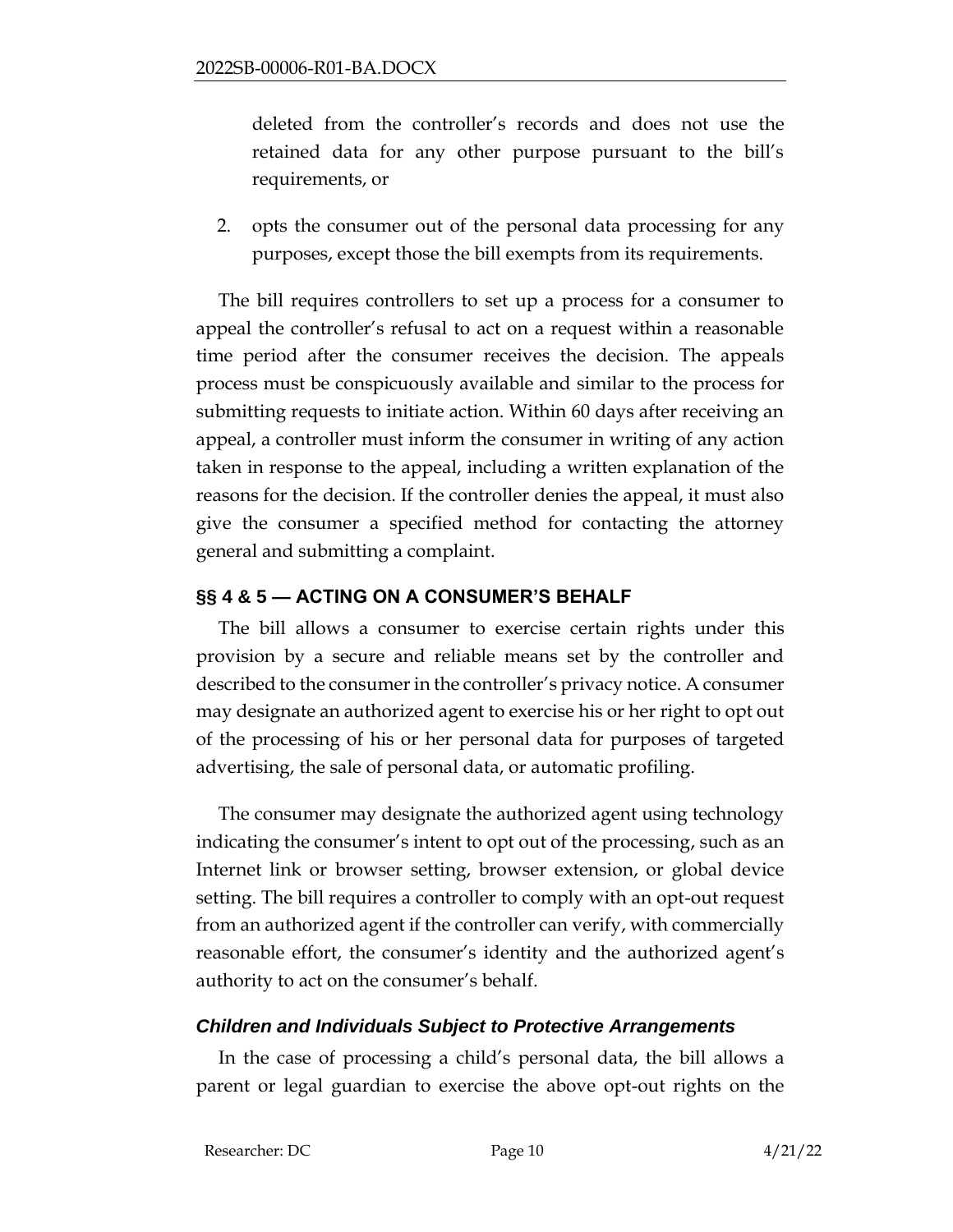child's behalf. In the case of processing personal data concerning a consumer subject to a guardianship, conservatorship, or other protective arrangement, the consumer's guardian or conservator may exercise these rights on the consumer's behalf.

# **§ 6 — CONTROLLERS**

### *Requirements*

The bill requires controllers to do the following:

- 1. limit the collection of personal data to what is adequate, relevant, and reasonably necessary for data processing, as disclosed to the consumer;
- 2. establish, implement, and maintain reasonable administrative, technical, and physical data security practices to protect the confidentiality, integrity, and accessibility of personal data appropriate to the volume and nature of the personal data at issue; and
- 3. offer an effective mechanism for a consumer to revoke his or her consent that is at least as easy as the mechanism the consumer used to give consent. When consent is revoked, the controller must stop processing the data as soon as practicable, but within 15 days after getting the request.

### *Prohibitions*

The bill prohibits controllers from processing the following:

- 1. personal data for purposes that are neither reasonably necessary to, nor compatible with, the disclosed purposes for which the personal data is processed, as disclosed to the consumer, except with the consumer's consent or as allowed under the bill;
- 2. sensitive data about the consumer without consent, or if the consumer is a known child (i.e., someone younger than age 13), without processing the data in accordance with COPPA;
- 3. personal data in violation of state and federal laws that prohibit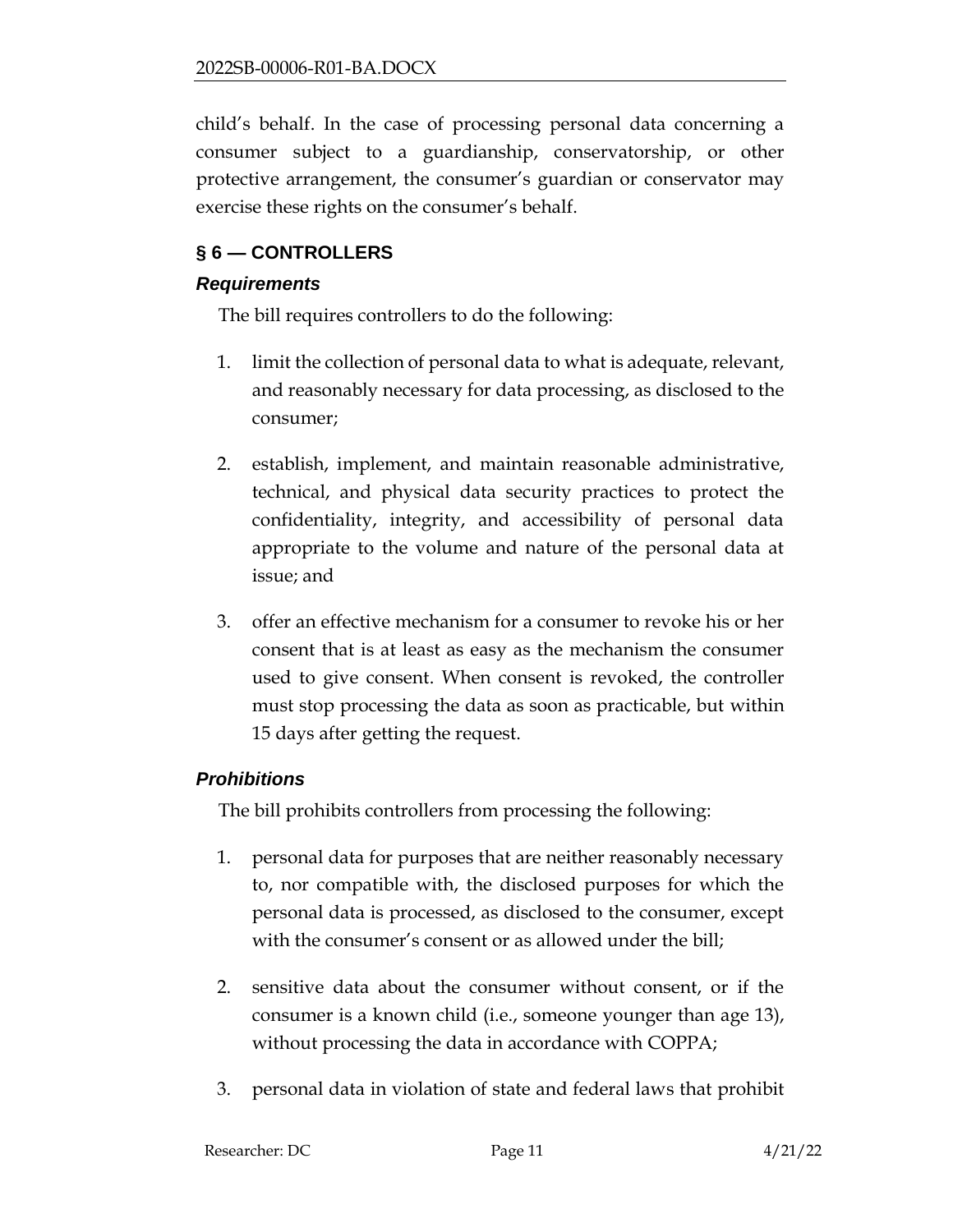unlawful discrimination against consumers; and

4. a consumer's personal data for targeted advertising or selling the data without the consumer's consent, where a controller has actual knowledge of, and willfully disregards, that the consumer is ages 13-15.

*Related Definitions.* Under the bill, a consumer's consent means a clear affirmative act signifying the consumer's informed agreement to allow the processing of his or her personal data, including by written statement, which may be electronic. It does not include (1) acceptance of a general or broad term of use or similar document that contains personal data processing descriptions along with other, unrelated information; (2) hovering over, muting, pausing, or closing a given piece of content; or (3) agreement obtained through the use of dark patterns.

A "dark pattern" (1) is a user interface designed or manipulated with the substantial effect of subverting or impairing user autonomy, decision-making, or choice and (2) includes any practice the Federal Trade Commission refers to as "dark pattern."

Under the bill, "sensitive data" means personal data that includes: (1) data revealing racial or ethnic origin, religious beliefs, mental or physical health condition or diagnosis, sex life, sexual orientation, or citizenship or immigration status; (2) processing genetic or biometric data in order to uniquely identify an individual; (3) personal data collected from a known child; or (4) precise geolocation data.

Under the bill, "biometric data" means data generated by automatic measurements of an individual's biological characteristics, such as a fingerprint, voiceprint, eye retinas, irises, or other unique biological patterns or characteristics used to identify a specific individual. It does not include physical or digital or physical photographs, video or audio recordings, or data generated from these, unless the data is generated to identify a specific individual.

#### *Discrimination*

The bill prohibits controllers from discriminating against a consumer

Researcher: DC Page 12 4/21/22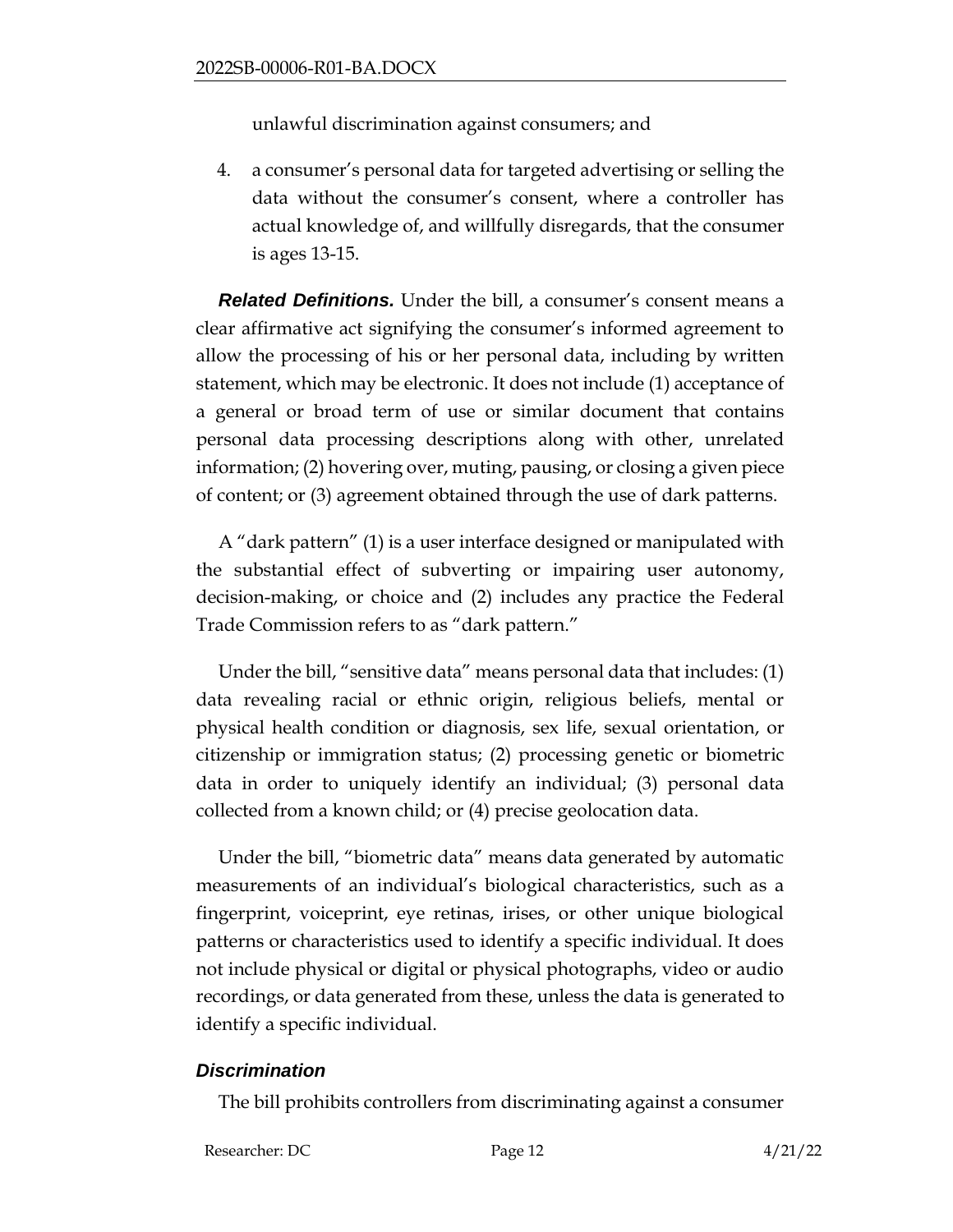for exercising any rights the bill allows. This includes denying goods or services, charging different prices or rates for goods or services, or providing a different level of quality of goods or services to the consumer.

### *Goods or Services a Controller Does Not Collect*

The bill specifies that a controller is not required to provide a product or service that requires a consumer's personal data that the controller does not collect or maintain.

### *Difference in Goods or Services (e.g., Club Program)*

The bill allows controllers to offer a different price, rate, level, quality, or selection of goods or services to a consumer, including offering goods or services for no fee, if the offer is connected with a consumer's voluntary participation in a bona fide loyalty, rewards, premium features, discounts, or club card program.

### *Privacy Notice and Disclosure*

The bill requires controllers to provide consumers with a reasonably accessible, clear, and meaningful privacy notice. The notice must include:

- 1. the categories of personal data the controller processes;
- 2. the purpose for processing personal data;
- 3. how consumers may exercise their data privacy rights, including how to appeal a controller's decision about the consumer's request;
- 4. the categories of personal data that the controller shares with third parties, if any;
- 5. the categories of third parties, if any, with which the controller shares personal data; and
- 6. an active e-mail address or other online mechanism that the consumer can use to contract the controller.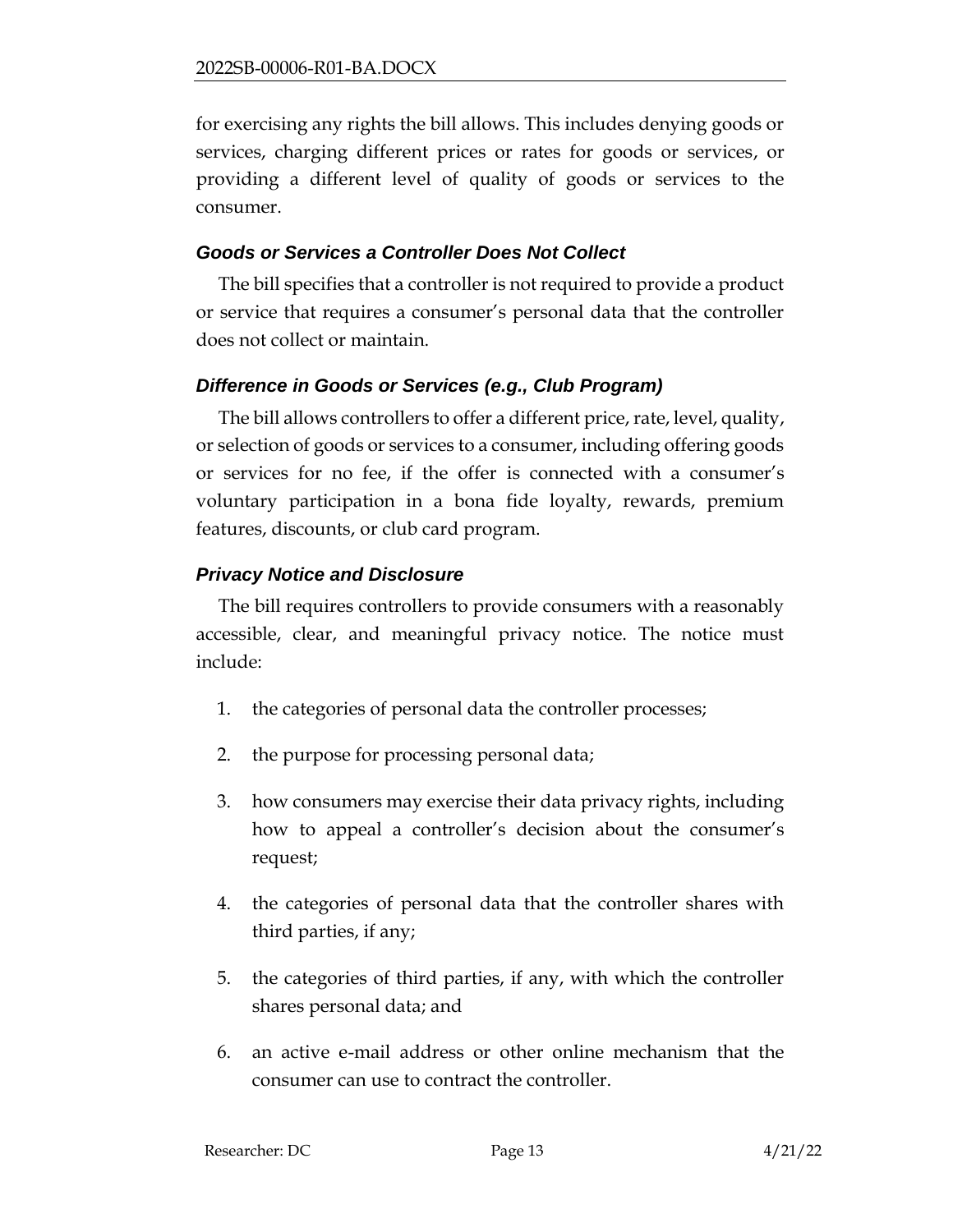Under the bill, if a controller sells personal data to third parties or processes personal data for targeted advertising, the controller must clearly and conspicuously disclose the processing, as well as how a consumer can exercise his or her opt-out rights.

The controller must set up, and describe in a privacy notice, one or more secure and reliable means for consumers to submit a request to exercise the consumer rights the bill allows. The means must consider how the consumer normally interacts with the controller, the need for secure and reliable communications for these requests, and the ability of the controller to verify the consumer's identity.

### *Opt-Outs*

Under the bill, the secure and reliable means described above must include providing a clear and conspicuous link on the controller's website to a website that enables a consumer or the consumer's agent to opt out of the targeted advertising or sale of the consumer's personal data.

By January 1, 2025, consumers must be allowed to opt out of any processing of the consumer's personal data for targeted advertising or personal data sales. The opt-out preference must be sent, with the consumer's consent, by a platform, technology, or mechanism to the controller indicating the consumer's intent to opt out of the processing or sale.

The bill requires that the platform, technology, or mechanism:

- 1. not unfairly disadvantage another controller;
- 2. not use a default setting, but instead require the consumer to affirmatively and freely give an unambiguous choice to opt out of any processing of his or her personal data that the bill regulates;
- 3. be consumer-friendly and easy to use by the average consumer;
- 4. be as consistent as possible with other similar platforms,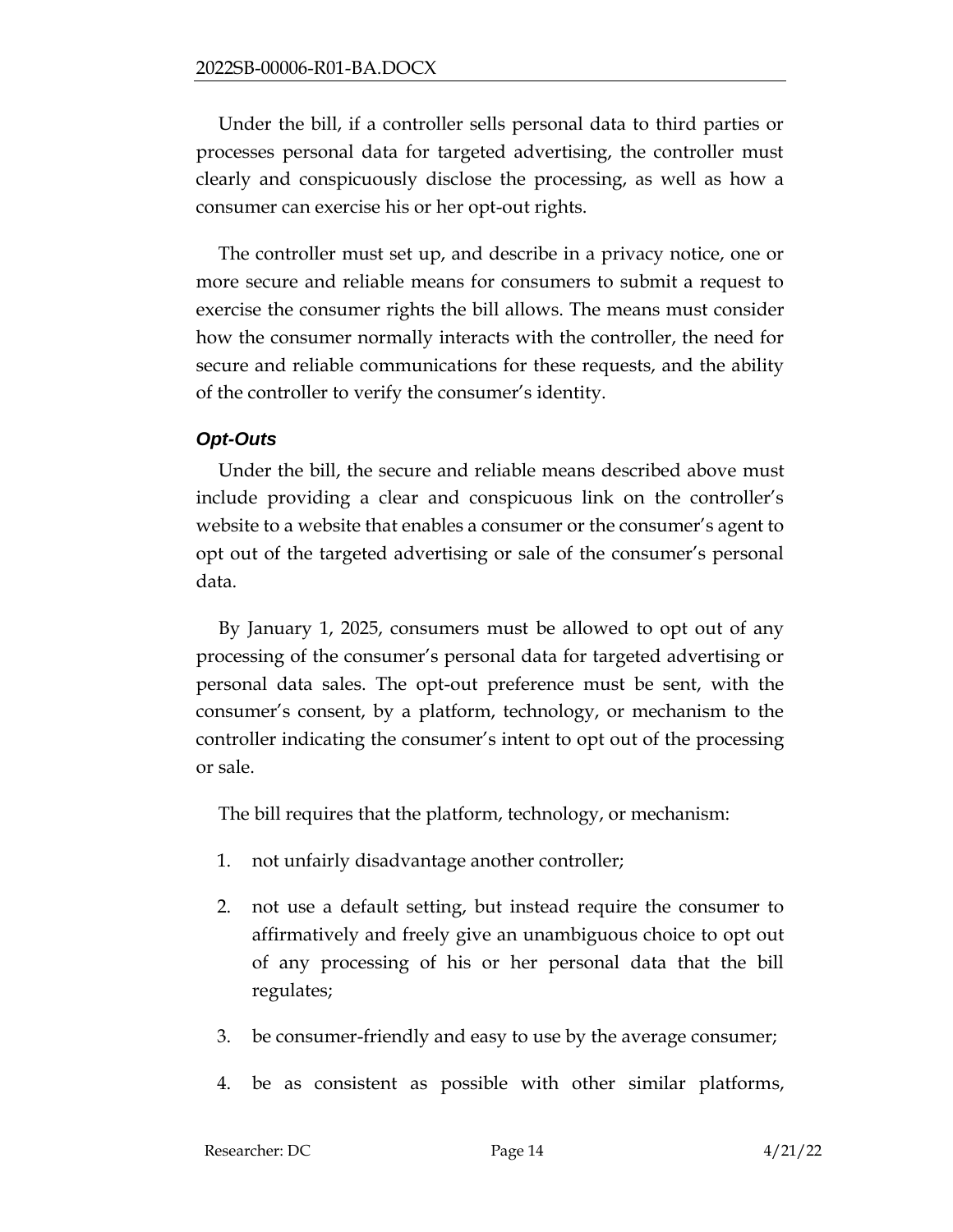technologies, or mechanisms required by federal or state law or regulation; and

5. enable the controller to accurately determine whether the consumer is a Connecticut resident and whether the consumer has made a legitimate request to opt out of any sale of his or her personal data or targeted advertising.

If a consumer's opt out of targeted advertising or the sale of their personal data conflicts with his or her existing controller-specific privacy setting or voluntary participation in a controller's bona fide loyalty, rewards, premium features, discounts, or club card program, the controller must comply with the consumer's opt-out preference. The controller may notify the consumer about the conflict and provide the consumer the choice to confirm the privacy setting or participation in the program.

If a controller responds to a consumer's opt-out request by informing the consumer of a charge for using any product or service, the controller must present the terms of any financial incentive offered for retaining, using, selling, or sharing the consumer's personal data.

Under the bill, controllers must not require a consumer to create a new account in order to make a request, but can require them to use an existing account.

# **§ 7 — PROCESSORS**

### *Controller's Instructions and Providing Assistance*

The bill requires processors to adhere to the controller's instructions and assist the controller in meeting the controller's obligations under the bill. This assistance must consider the nature of processing and the information available to the processor and include:

- 1. appropriate technical and organizational measures, as reasonably practicable, to fulfill the controller's obligation to respond to consumer rights requests and
- 2. helping the controller meet its obligations in relation to the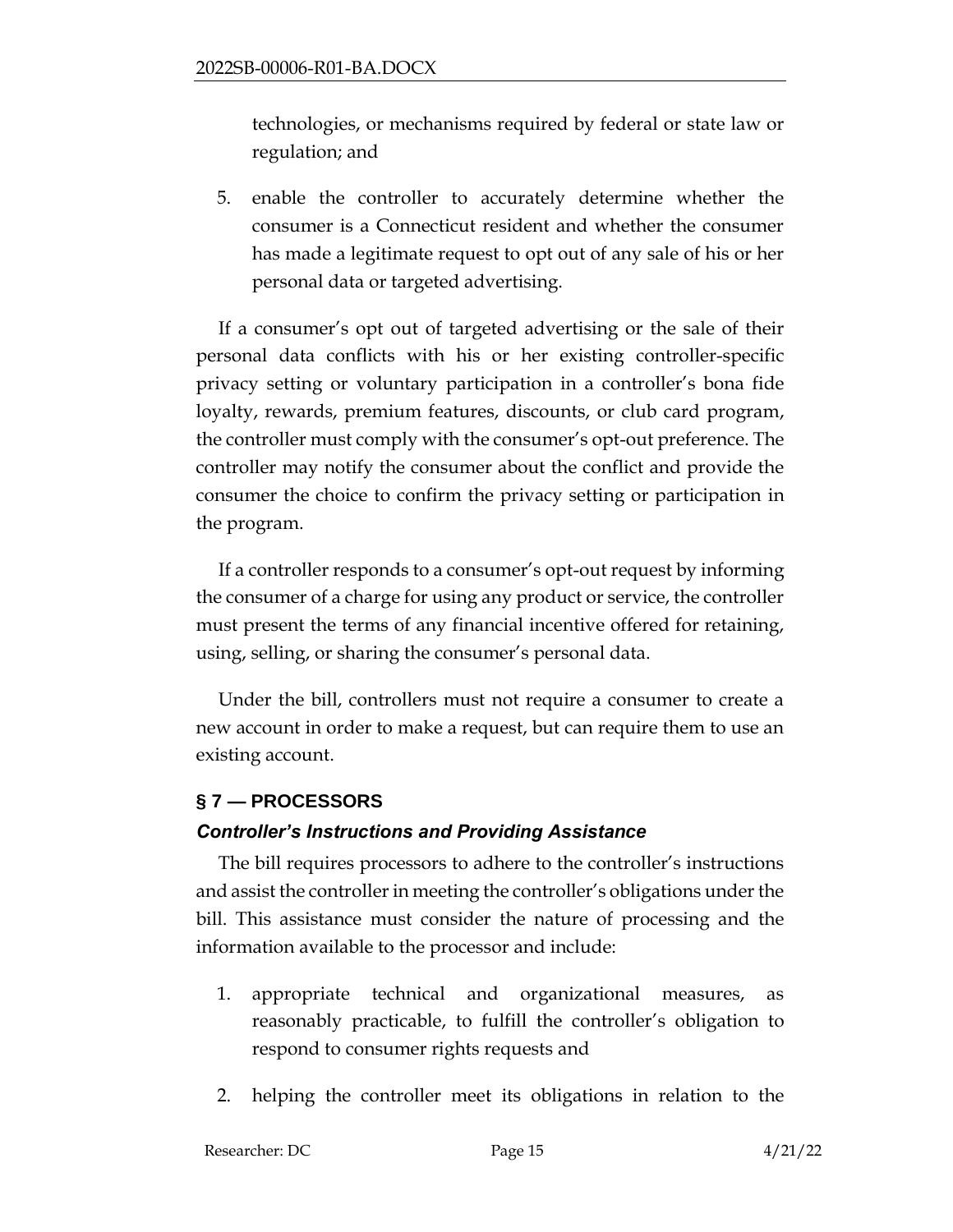security of processing the personal data and in relation to the notification about a security breach of the processor's system under the state's existing data security law.

Processors must also provide necessary information to enable the controller to conduct and document data protection assessments.

### *Contracts*

Under the bill, a contract between a controller and a processor must govern the processor's data processing procedures for processing performed on the controller's behalf. The contract must have clear instructions for processing data, the processing's nature, purpose, and duration, and both parties' rights and obligations.

The contract must also require the processor to do the following:

- 1. ensure that each person processing personal data is subject to a duty of confidentiality regarding the data;
- 2. at the controller's direction, delete or return all personal data to the controller as requested at the end of providing services unless the law requires that it be retained;
- 3. upon the controller's reasonable request, make available to the controller all information in its possession necessary to demonstrate the processor's compliance with the obligations under the bill;
- 4. after providing the controller an opportunity to object, engage any subcontractor pursuant to a written contract that requires the subcontractor to meet the processor's obligations regarding personal data; and
- 5. allow, and cooperate with, the controller or the controller's designated assessor to make reasonable assessments, or the processor may arrange for a qualified and independent assessor to evaluate the processor's policies and technical and organizational measures regarding the bill's requirements, using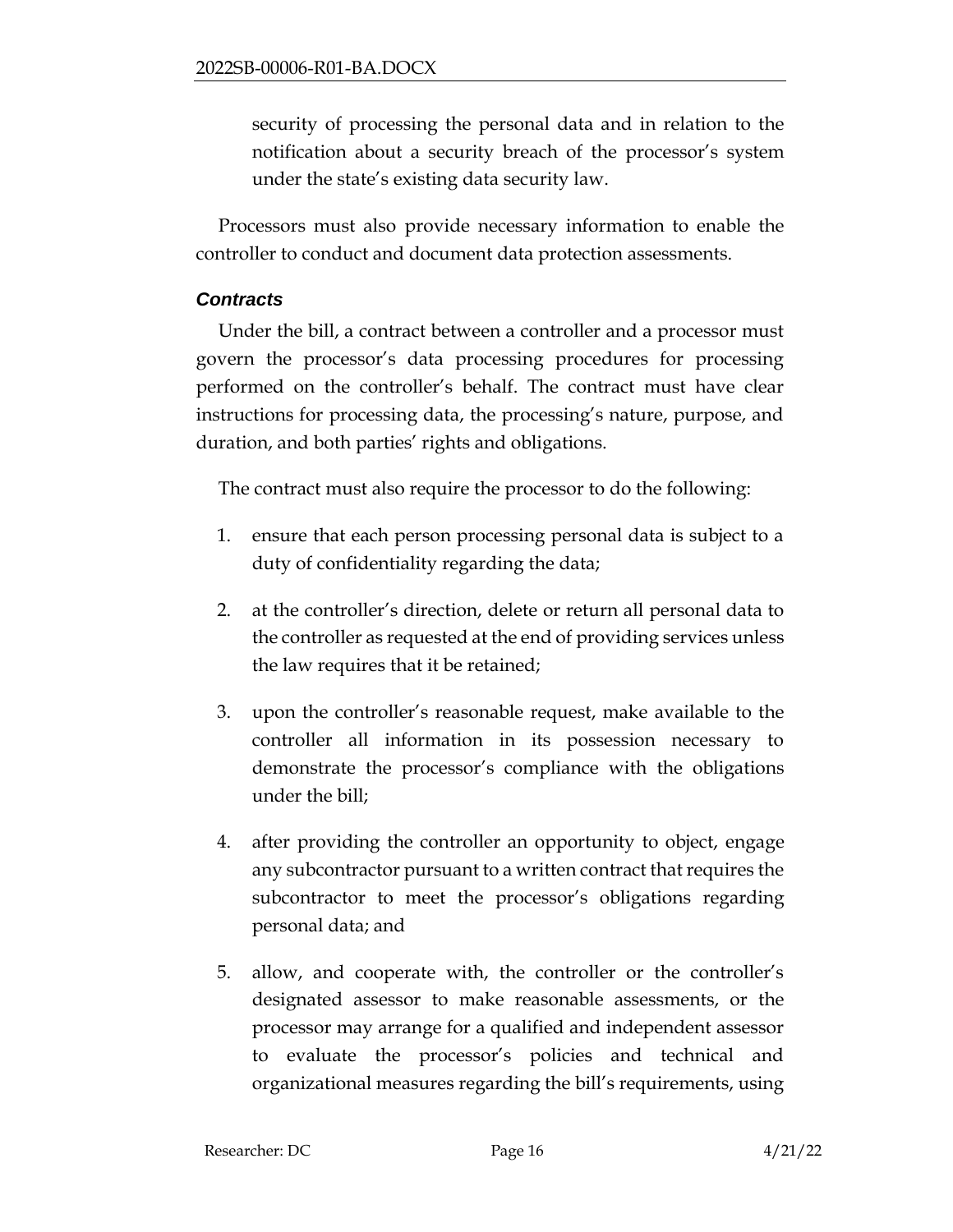an appropriate and accepted control standard or framework and assessment procedure for these assessments. (In this case, the processor must give a report of the assessment to the controller on request.)

The bill specifies that these requirements should not be construed as relieving a controller or a processor from liability based on its role in the processing relationship.

### *Fact-based Determination for Controller*

Under the bill, determining whether a person is acting as a controller or processor for a specific data process is a fact-based determination that depends on the context in which the data is processed.

A person that is not limited in processing personal data under a controller's instructions, or that fails to adhere to these instructions, is a controller and not a processor with respect to that specific data processing. A processor that continues to adhere to a controller's instructions with a specific data processing remains a processor. If a processor begins, alone or with others, determining the purposes and means of the processing of personal data, the processor is a controller with respect to that processing and may be subject to the bill's enforcement actions.

### **§ 8 — DATA PROTECTION ASSESSMENT**

#### *Assessment Requirements*

The bill requires controllers to conduct certain data protection assessments as described below. It specifies that these requirements apply to processing activities created or generated after July 1, 2023, and are not retroactive.

Specifically, the bill requires controllers to conduct and document a data protection assessment for each of their processing activities that presents a heighted risk of harm to a consumer. This includes (1) processing personal data for targeted advertising purposes, (2) selling personal data, and (3) processing sensitive data.

Controllers must also conduct an assessment for processing personal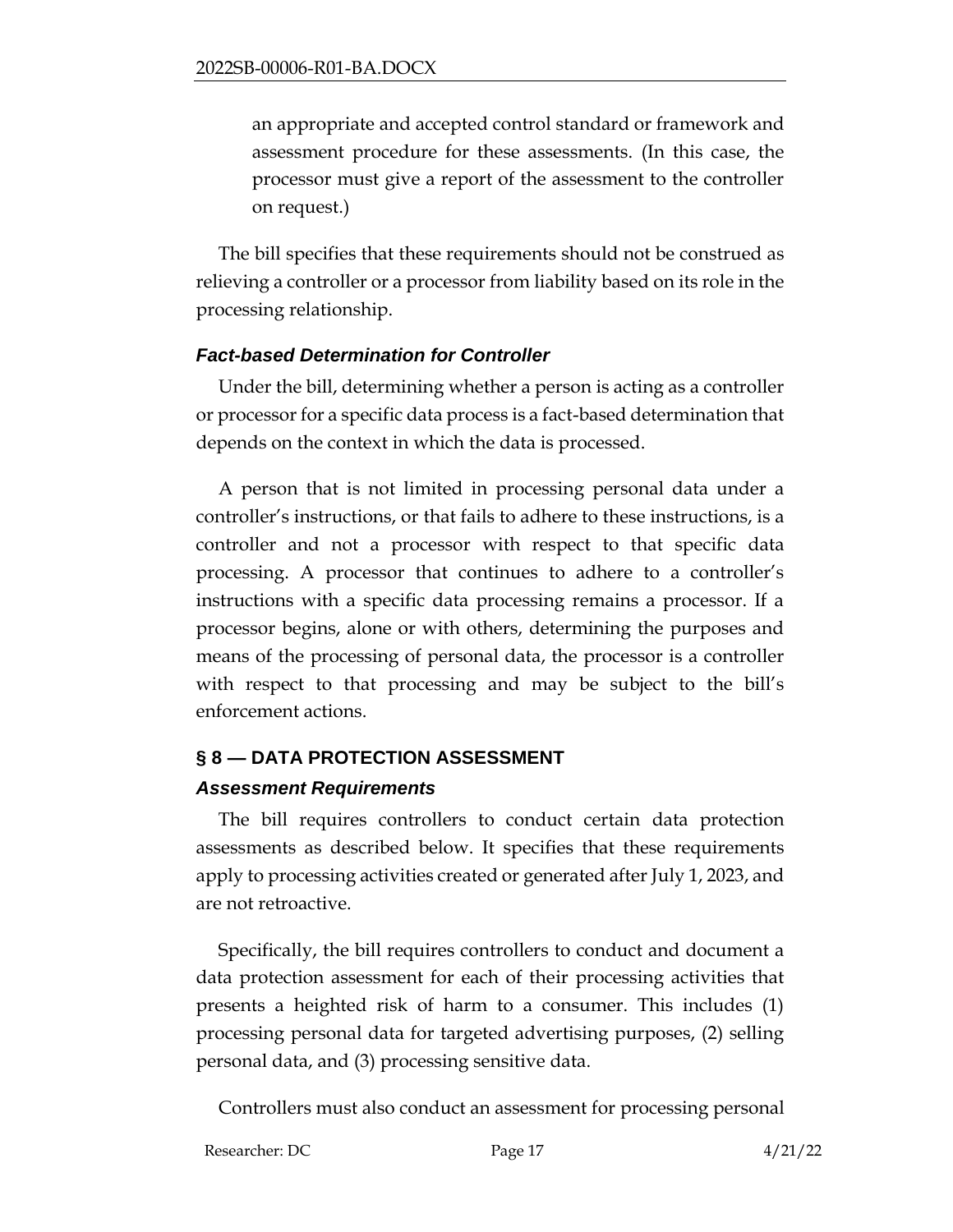data used for profiling when the profiling presents a reasonably foreseeable risk of:

- 1. unfair or deceptive treatment of, or unlawful disparate impact on, consumers;
- 2. financial, physical, or reputational injury to consumers;
- 3. a physical or other intrusion upon the solitude, seclusion, or the private affairs or concerns of consumers where this intrusion would be offensive to a reasonable person; or
- 4. other substantial injury to consumers.

Under the bill, data protection assessments must identify and weigh the benefits that may flow, directly and indirectly, from the processing to the controller, consumer, other stakeholders, and the public against the potential risks to the consumer's rights associated with the processing, as mitigated by the controller's safeguards. They must also take into account the use of de-identified data (as described below) and the consumer's reasonable expectations, as well as the context of the processing and the relationship between the controller and the consumer whose personal data will be processed.

The bill allows a single data protection assessment to address a comparable set of processing operations that include similar activities. If a controller conducts an assessment to comply with another applicable law or regulation, that assessment is deemed to satisfy the bill's requirements if it is reasonably similar in scope and effect.

### *Disclosure to Attorney General*

The bill allows the attorney general to require a controller to disclose and make available any data protection assessment relevant to his investigations. The attorney general may evaluate the assessment for compliance with the responsibilities the bill imposes. The assessments are confidential and exempt from disclosure under the state's Freedom of Information Act. To the extent any information in an assessment disclosed to the attorney general includes information subject to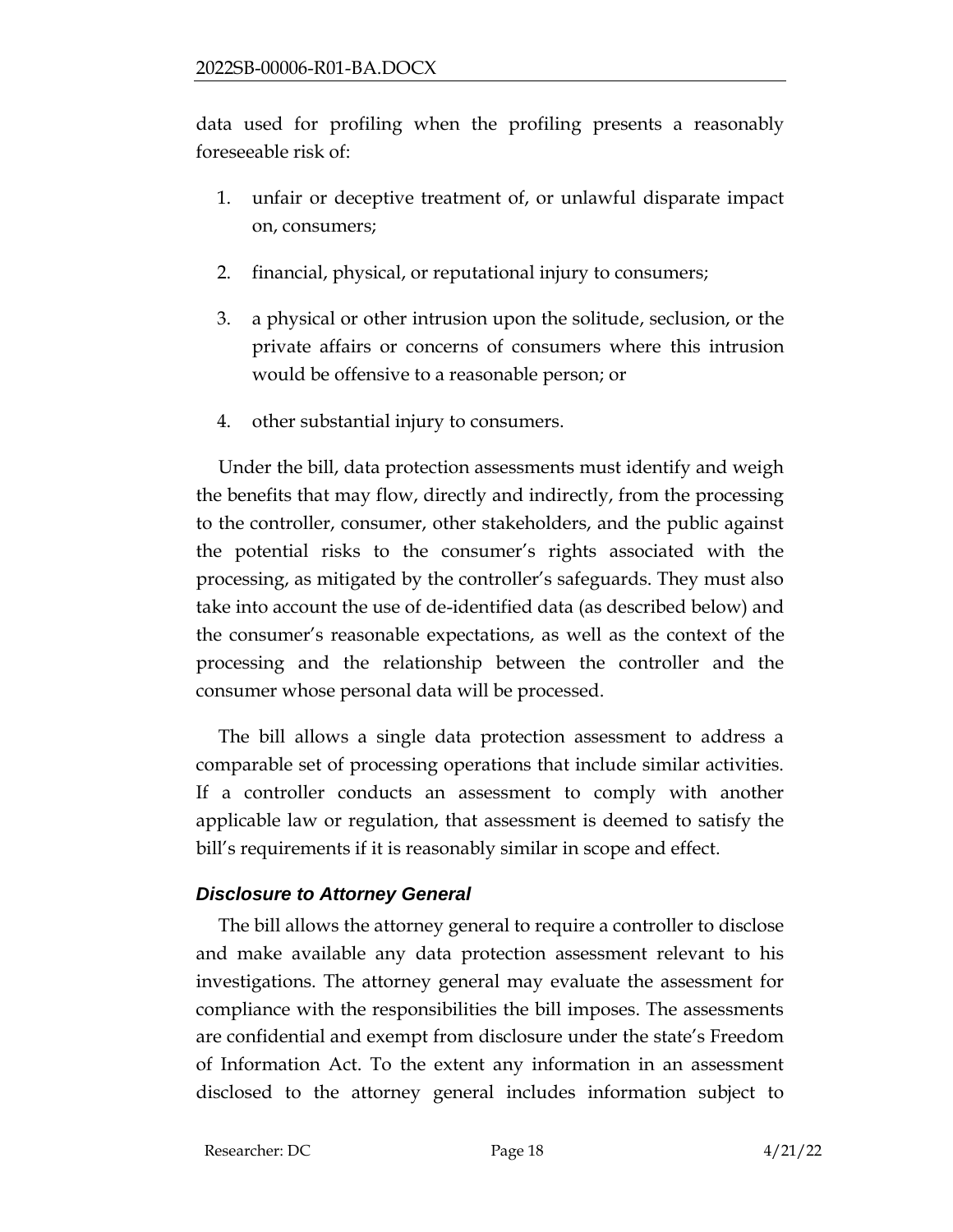attorney-client privilege or work product protection, the bill specifies that a disclosure does not constitute a waiver of the privilege or protection.

# **§ 9 — DE-IDENTIFIED DATA**

## *Requirements*

The bill requires any controller that possesses de-identified data to:

- 1. take reasonable measures to ensure the data cannot be associated with an individual,
- 2. publicly commit to maintaining and using de-identified data without attempting to re-identify the data, and
- 3. contractually obligate any recipient of the de-identified data to comply with the bill's requirements.

Under the bill, "de-identified data" means data that cannot reasonably be used to infer information about, or otherwise be linked to, a specific individual or their device. To be de-identified, a controller that possesses the data must (1) take reasonable measures to ensure the data cannot be associated with the individual, (2) publicly commit to process the data only in a de-identified fashion and not attempt to reidentify the data, and (3) contractually obligate anyone receiving the data to satisfy these requirements.

# *Applicability*

The bill specifies that it should not be construed to (1) require a controller or processor to re-identify de-identified or pseudonymous data or (2) maintain data in identifiable form, or collect, obtain, retain, or access any data or technology, in order to be capable of associating an authenticated consumer request with personal data. Additionally, it does not require a controller or processor to comply with an authenticated consumer rights request if the controller:

1. is not reasonably capable of associating the request with the personal data, or it would be unreasonably burdensome for the controller to associate the request with the personal data;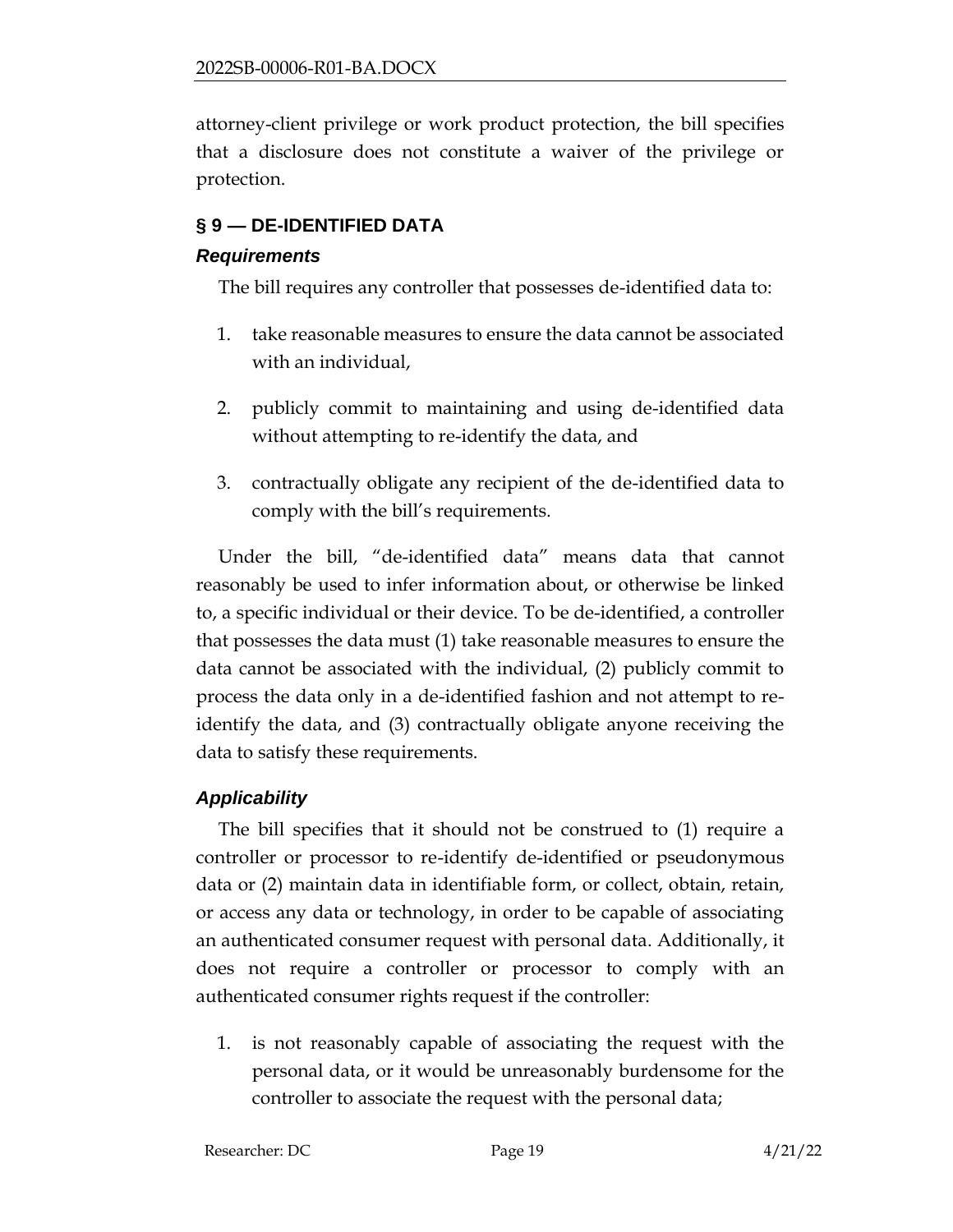- 2. does not use the personal data to recognize or respond to the specific consumer who is the subject of the personal data, or associate the personal data with other personal data about the same specific consumer; and
- 3. does not sell the personal data to any third party or otherwise voluntarily disclose the personal data to any third party other than a processor, except as otherwise permitted.

Under the bill, an "authenticated" request is one made using reasonable means to determine that a request to exercise any of the rights afforded under the bill is being made by, or on behalf of, the consumer who is entitled to exercise these consumer rights with respect to the personal data at issue.

## *Pseudonymous Data*

Under the bill, a consumer's rights under the bill specified above (see § 4) do not apply to pseudonymous data when the controller is able to demonstrate any information needed to identify the consumer is kept separately and has effective technical and organizational controls that prevent the controller from accessing it.

The bill defines "pseudonymous data" as personal data that cannot be attributed to a specific individual without using additional information, provided that the additional information is kept separately and is subject to appropriate technical and organizational measures to ensure that the personal data is not attributed to an identified or identifiable individual.

The bill requires a controller that discloses pseudonymous or deidentified data to exercise reasonable oversight to monitor compliance with any contractual commitments to which the data is subject. Controllers must take appropriate steps to address any such contractual breaches.

## **§ 10 — PROCESSING PERSONAL DATA FOR SPECIFIED PURPOSES**

*Ability to Comply With or Take Certain Other Actions*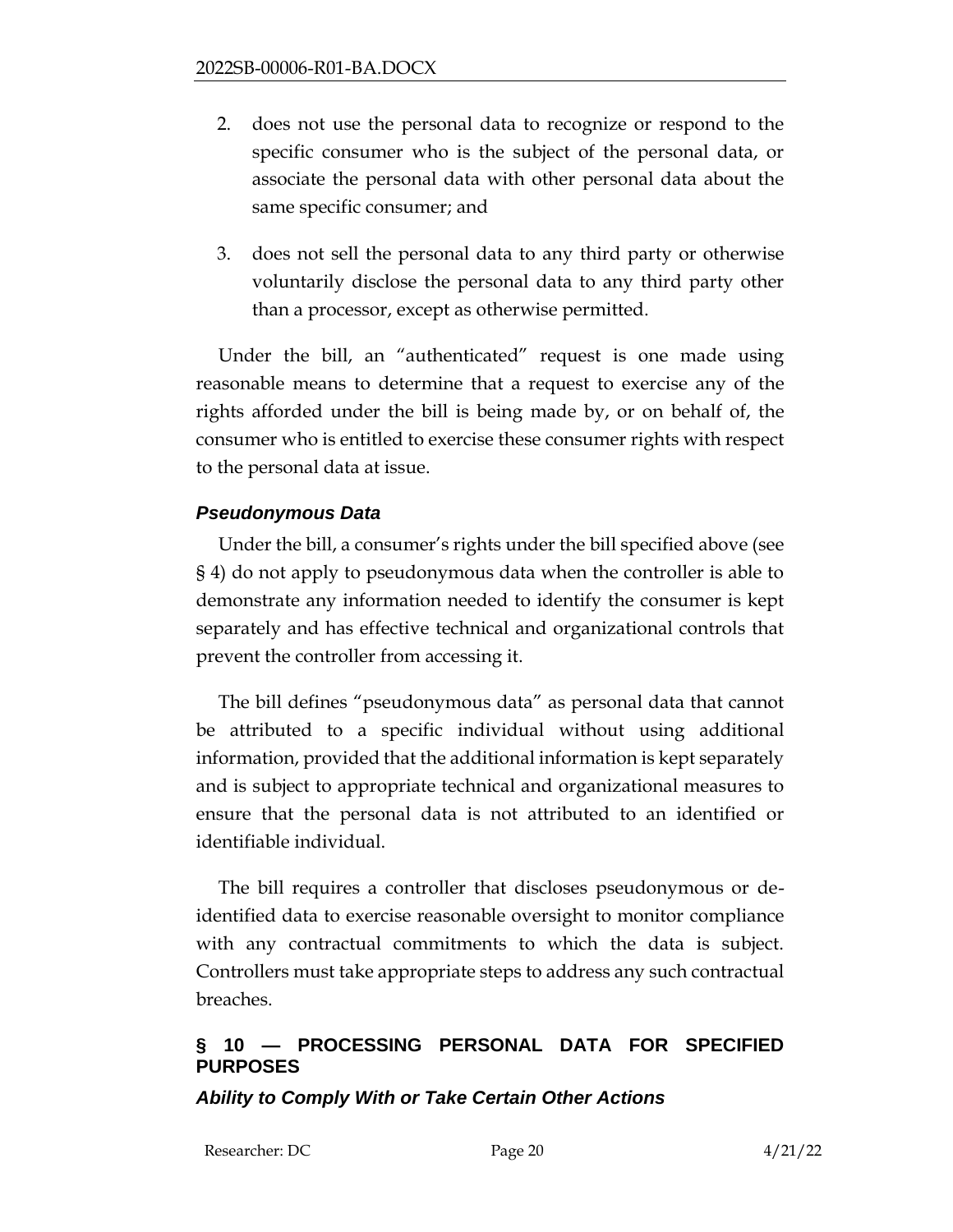The bill specifies that nothing in its provisions should be construed to restrict a controller's or processor's ability to:

- 1. comply with federal, state, or municipal ordinances or regulations or a civil, criminal, or regulatory inquiry, investigation, subpoena, or summons by federal, state, municipal, or other governmental authorities;
- 2. cooperate with law enforcement agencies concerning conduct or activity that the controller or processor reasonably and in good faith believes may violate federal, state, or municipal ordinances or regulations;
- 3. investigate, establish, exercise, prepare for, or defend legal claims;
- 4. provide a product or service a consumer specifically requested;
- 5. perform a contract to which a consumer is a party, including by fulfilling written warranty terms;
- 6. take steps at the consumer's request before entering into a contract;
- 7. take immediate steps to protect an interest that is essential for the life or physical safety of the consumer or an individual and where the processing cannot be manifestly based on another legal basis;
- 8. prevent, detect, protect against, or respond to security incidents, identity theft, fraud, harassment, malicious or deceptive activities, or any illegal activity; preserve the integrity or security of systems; or investigate, report, or prosecute those responsible for any such action;
- 9. engage in public- or peer-reviewed scientific or statistical research in the public interest that follows applicable ethics and privacy laws and is approved, monitored, and governed by an institutional review board, or similar independent oversight entities, that determine if (a) deleting the information is likely to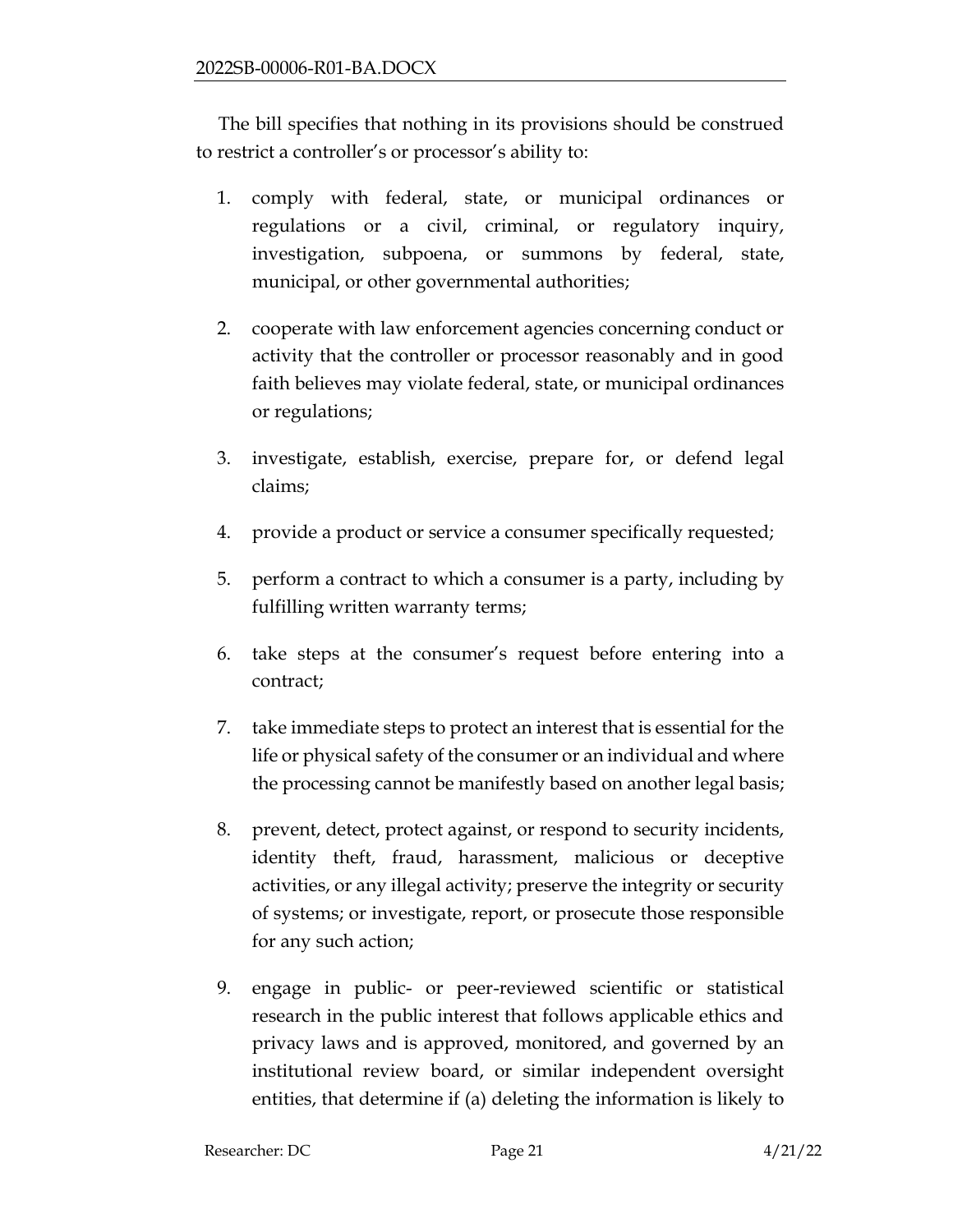provide substantial benefits that do not exclusively benefit the controller, (b) the research's expected benefits outweigh the privacy risk, and (c) the controller has implemented reasonable safeguards to mitigate privacy risks associated with research, including any risks associated with re-identification;

- 10. assist another controller, processor, or third party with any obligations under the bill; or
- 11. process personal data for public interest reasons in public health, community health, or population health, but solely to the extent that the processing is (a) subject to suitable and specific measures to safeguard the consumer's rights whose personal data is being processed, and (b) under the responsibility of a professional subject to confidentiality obligations under federal, state, or local law.

*Ability to Collect, Use, or Retain Data.* The bill also specifies that the obligations it imposes on controllers or processors do not restrict their ability to collect, use, or retain data for internal use to:

- 1. conduct internal research to develop, improve, or repair products, services, or technology;
- 2. recall products;
- 3. identify and repair technical errors that impair existing or intended functionality; or
- 4. perform internal operations that are reasonably aligned with the consumer's expectations, reasonably anticipated based on the consumer's existing relationship with the controller, or compatible with processing data based on (a) providing a product or service the consumer specifically requested or (b) performing a contract to which the consumer is a party.

*Evidentiary Privilege.* Under the bill, the obligations imposed on controllers or processors do not apply if doing so would make them violate state evidentiary privilege. The bill should not be construed to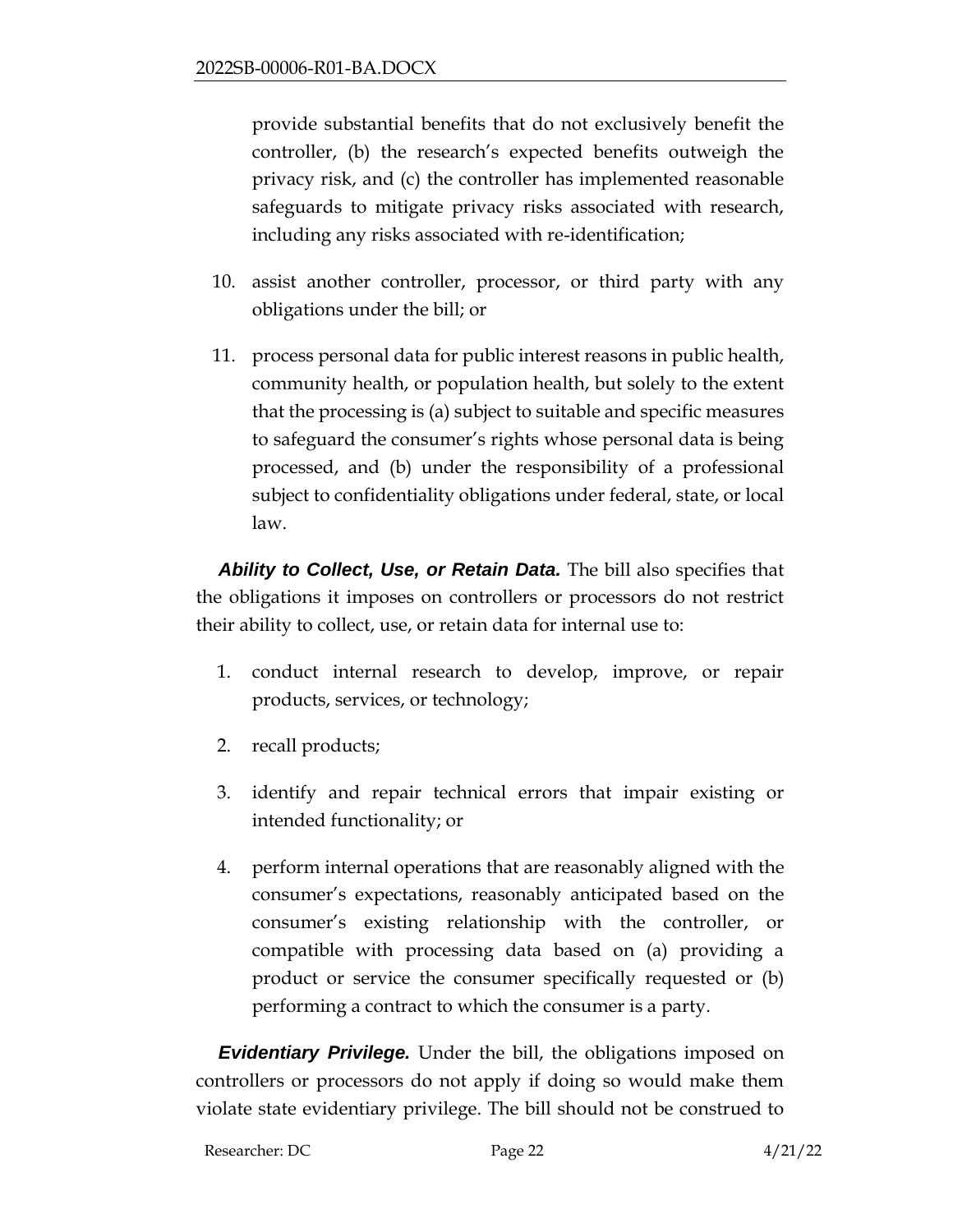prevent a controller or processor from providing personal data concerning a consumer to a person covered by state evidentiary privilege laws as a privileged communication.

**Third-Party Liability.** Under the bill, controllers or processors that disclose personal data to a third party under the bill's requirements are not responsible for violations by them.

At the time of disclosure, the original controllers or processors must not have had actual knowledge that the recipient would violate the bill. A third-party controller or processor receiving personal data from a controller or processor in compliance with the bill is also not in violation for the controller's or processor's transgressions.

*First Amendment Rights.* The bill states that its provisions are not to be construed to: (1) impose an obligation on a controller or processor that adversely affects any person, including his or her rights to freedom of speech or freedom of the press guaranteed under the First Amendment of the U.S. Constitution or the state law protecting disclosure of information by news media (CGS § 52-146t). It also does not affect a person processing personal data for a purely personal or household activity.

*Limitations on Processing Personal Data.* Under the bill, controllers may process data to the extent the processing is (1) reasonably necessary and proportionate to the purposes listed above (e.g., for internal research or effectuate product recall) and (2) adequate, relevant, and limited to what is necessary to the specific listed purpose. When applicable, personal data collected, used, or retained must consider the nature and purposes of these actions. The data must be subject to reasonable administrative, technical, and physical measures to protect its confidentiality, integrity, and accessibility and to reduce reasonably foreseeable risks of harm to consumers related to its collection, use, or retention.

Under the bill, if a controller processes personal data for a specified purpose through one of the exemptions listed above, the controller bears the burden of showing that the processing (1) qualifies for an exemption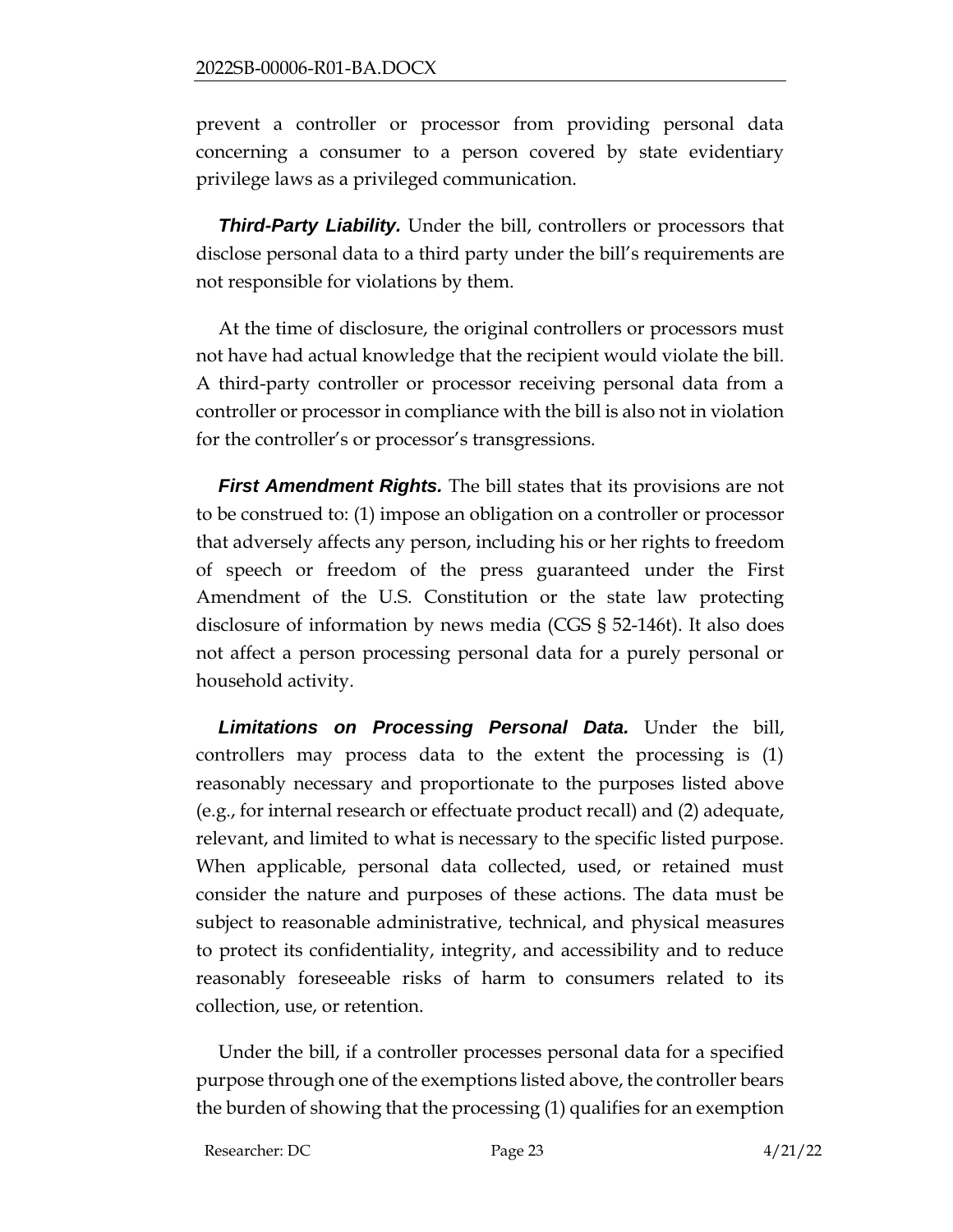under the bill and (2) complies with the bill's requirements for processing personal data.

The bill specifies that processing personal data for the purposes expressly identified in this provision does not, on its own, make an entity a controller.

# **§ 11 — ATTORNEY GENERAL POWERS**

### *Exclusive Authority*

Under the bill and with certain exceptions, the attorney general has exclusive authority to enforce the bill's provisions. The bill establishes a grace period through December 31, 2024, during which the attorney general must give violators an opportunity to cure any violations. Beginning January 1, 2025, the bill grants the attorney general discretion in whether to provide an opportunity to correct an alleged violation.

The bill specifies that none of its provisions should be construed as providing the basis for, or be subject to, a private right of action for violations under the bill or any other law.

Under the bill, any violation of the bill's requirements is an unfair trade practices violation (CUTPA) and is enforced solely by the attorney general, provided CUTPA's private right of action and class action provisions do not apply to the violation.

### *Notice and Opportunity to Correct Violations*

From July 1, 2023, to December 31, 2024, the bill requires the attorney general, before initiating any action for a violation of the bill's provisions, to issue a notice of violation to the controller if he determines a cure is possible. If the controller fails to cure the violation within 60 days of receiving notice, the attorney general may bring an action.

Under the bill, by February 1, 2024, the attorney general must submit a report to the General Law Committee disclosing:

- 1. the number of notices of violations he issued,
- 2. the nature of each violation,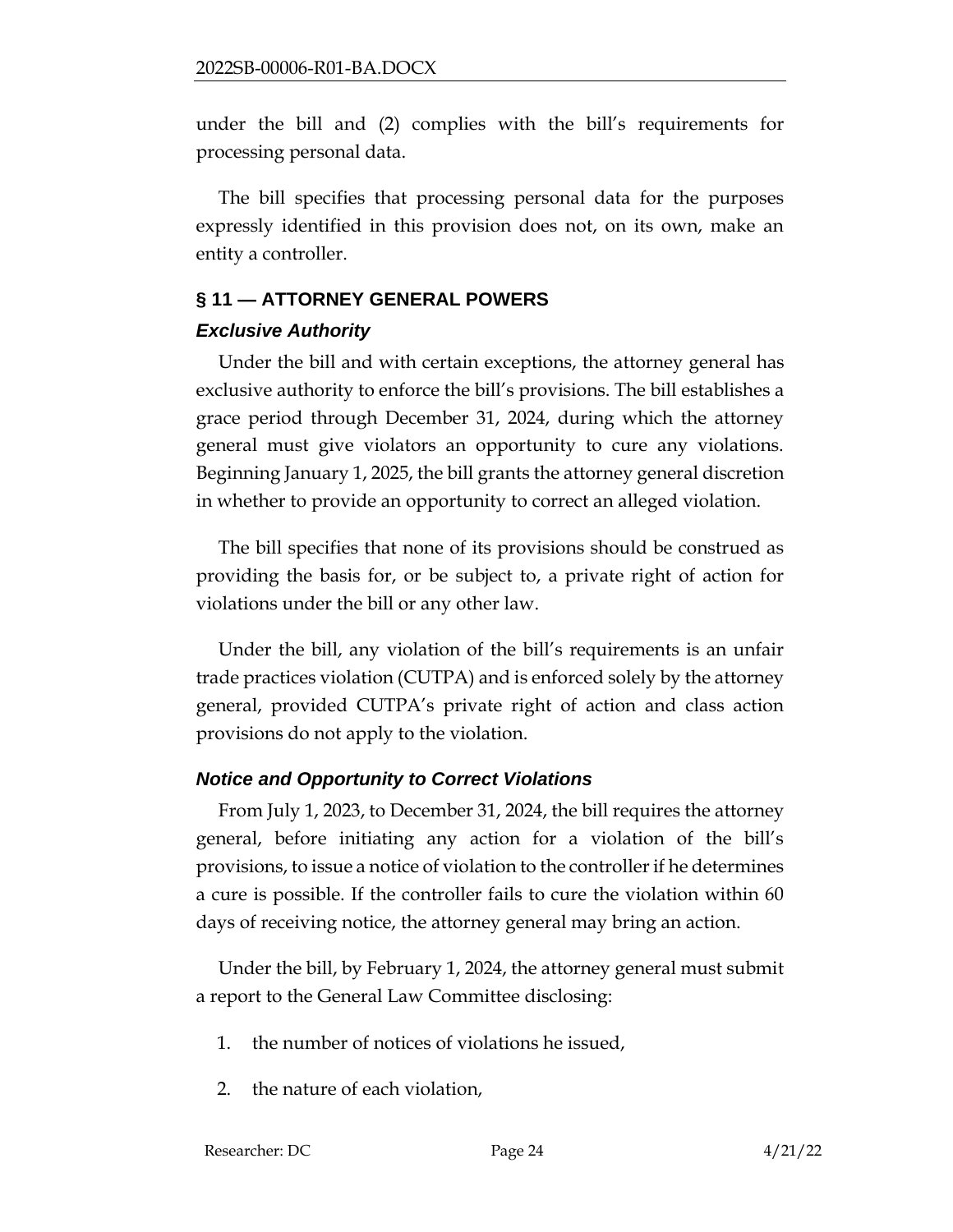- 3. the number of violations cured within the 60-day period, and
- 4. any other matters he deems relevant.

### *Violations After January 1, 2025*

Beginning on January 1, 2025, the attorney general may, in determining whether to give a controller or processor the opportunity to cure an alleged violation, consider (1) the number of violations, (2) the controller's or processor's size and complexity and the nature and extent of the controller's or processor's processing activities, (3) the substantial likelihood of injury to the public, (4) the safety of individuals or property, and (5) whether the alleged violation was likely caused by human or technical error.

## **§ 12 — TASK FORCE**

By September 1, 2022, the bill requires the General Law Committee chairpersons to convene a task force to study:

- 1. information sharing among health care and social care providers and make recommendations to eliminate health disparities and inequities across sectors (as described in the Commission on Racial Equity and Public Health's authorizing statute);
- 2. algorithmic decision-making and make recommendations concerning the proper use of data to reduce bias in this decisionmaking;
- 3. possible legislation that would require an operator under COPPA to (a) upon a parent's request, delete a child's account and stop collecting, using, or maintaining, in retrievable form, the child's personal data on the operator's website or online service directed to children, and (b) provide parents with an accessible, reasonable, and verifiable means to make the request;
- 4. any means available to verify a child's age who creates a social media account;
- 5. issues concerning data colocation, including the bill's impact on